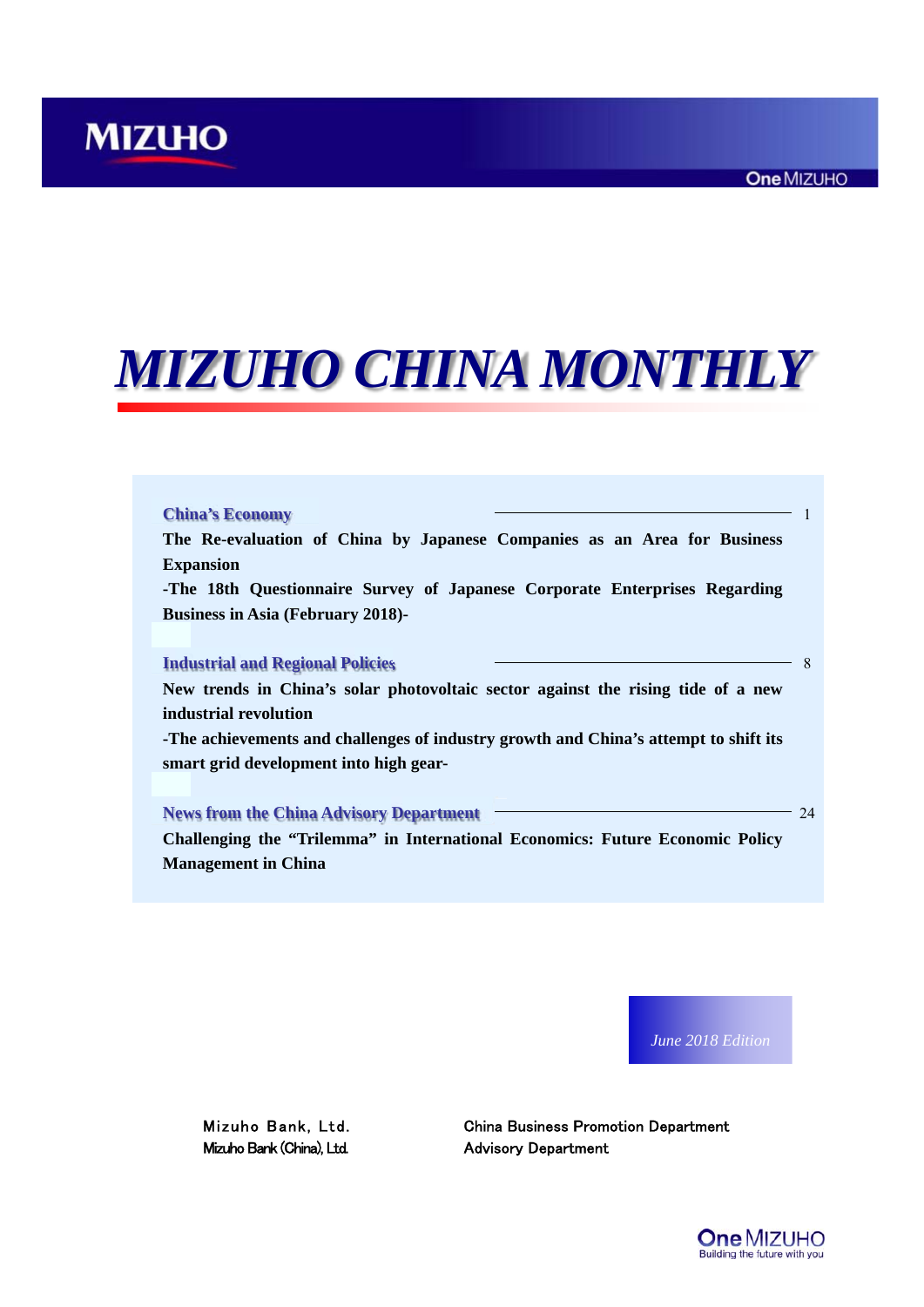## **- Executive Summary -**

**China's Economy The Re-evaluation of China by Japanese Companies as an Area for Business Expansion** 

In February 2018, Mizuho Research Institute conducted the "Questionnaire Survey of Japanese Corporate Enterprises Regarding Business in Asia" with member companies (manufacturers with capital of at least JPY 10 million). When the respondents were asked about their preferred area of focus for future business expansion, the number of respondents mentioning China rose. This good news was spurred in part by the improved earnings at business bases in China associated with China's economic recovery in 2017. As for the Chinese economy in 2018, attention has to be given to concerns over economic slowdown due to monetary tightening and the emergence of U.S.-China trade frictions. However, Japanese companies are re-evaluating China in terms of local market expansion and the ease of parts & materials procurement, while the growing momentum toward the normalization of Japan-China relations should provide a tailwind.

### **Industrial and Regional Policies**

**New trends in China's solar photovoltaic sector against the rising tide of a new industrial revolution** 

This report offers an overview of the current state of the solar energy sector in China, which is the world's largest producer of solar photovoltaic cells and its leading installer of solar photovoltaic generation facilities, introduces the central themes and goals of an action plan to develop a smart solar photovoltaic industry during the 2018-2020 period, which was issued by six government ministries with a view to eliminating the demand-supply gap caused by dispersed energy sources and promoting efficient use of solar photovoltaic energy, and looks at the direction China is taking in its efforts to upgrade and optimize the domestic renewable energy industry through 'smartification' (the integration of energy and information) during the Fourth Industrial Revolution and its effects on the (solar photovoltaic) market.

#### **News from the China Advisory Department Challenging the "Trilemma" in International Economics: Future Economic Policy Management in China**

In April 2018 at the Politburo meeting held by Chinese President Xi Jinping, the Chinese monetary authorities emphasized the importance of supporting domestic demand and cutting corporate fund procurement costs. Even though the general objective remains the compression of leverage for the purpose of averting monetary risks, it is possible that the Chinese authorities are making small adjustments in economic policy management as a result of the heightened risk of the recently observed trade friction between the U.S. and China. This article will explore key points in foreseeing the future Chinese yuan exchange market by comparing policy management at the time of the devaluation of the Chinese yuan in 2015, known as the "China Shock," with the current policy situation in China.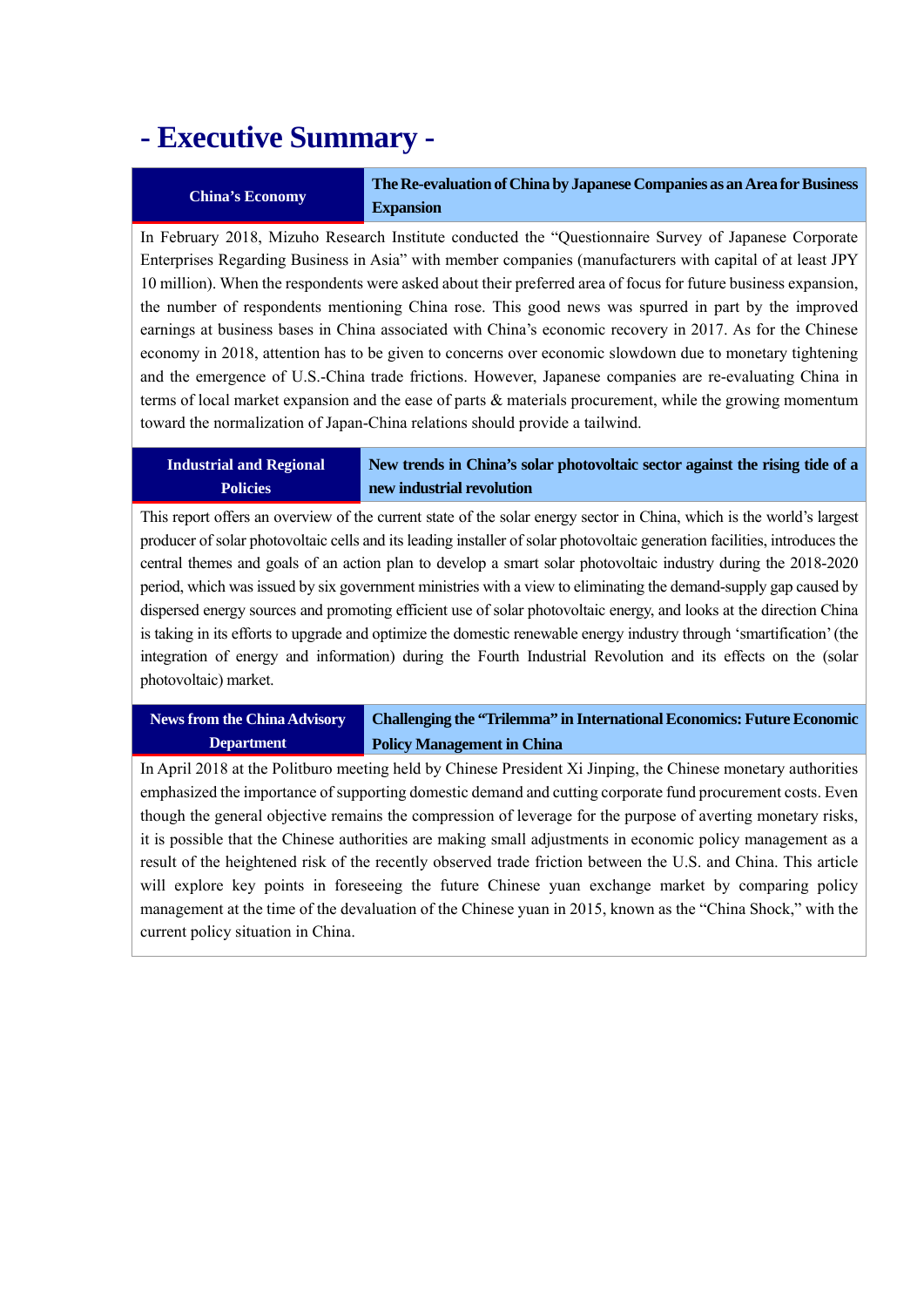**The Re-evaluation of China by Japanese Companies as an Area for Business Expansion -The 18th Questionnaire Survey of Japanese Corporate Enterprises Regarding Business in Asia (February 2018)-** 

**Koji Sako; Senior Economist Research Department - Asia, Mizuho Research Institute Ltd. koji.sako@mizuho-ri.co.jp** 

Mizuho Research Institute conducts the "Questionnaire Survey of Japanese Corporate Enterprises Regarding Business in Asia" with our member companies every fiscal year. In the FY2017 survey, conducted in February 2018, questionnaires were sent to manufacturers with capital of at least JPY 10 million, and valid responses from 1,052 companies were collected. Of these, 177 companies have bases in China. As "Geographic areas prioritized by Japanese companies for the greatest future focus," China was overtaken by ASEAN and dropped down to No. 2 from the top position in the FY2012 survey. The situation remained the same in the latest survey. However, the response rate for ASEAN declined, while China rose, with the difference between the two was narrowed. This suggests that Japanese companies are re-evaluating China (Fig. 1). Earnings satisfaction rates at business bases in China are on an uptrend after bottoming out in FY2012. By industry, the index increased for most industries in China. The significant increase in earnings satisfaction rates appears to be the main reason for Japanese companies to re-evaluate China as an area for business expansion.

### **1**.**Turning around of response rates for China**

One of the reasons for Japanese companies putting emphasis on China is the rising response rate for "Trend of local market expansion." The result is in contrast with the decline in the response rate for ASEAN (Fig. 2 and Fig. 3). Furthermore, the response rate for "Ease of parts and material procurement" also rose in China.



## **Fig. 1: Geographic areas prioritized by Japanese companies for the greatest future focus (multiple answers)**

Source: MHRI, *Survey Regarding Business in Asia*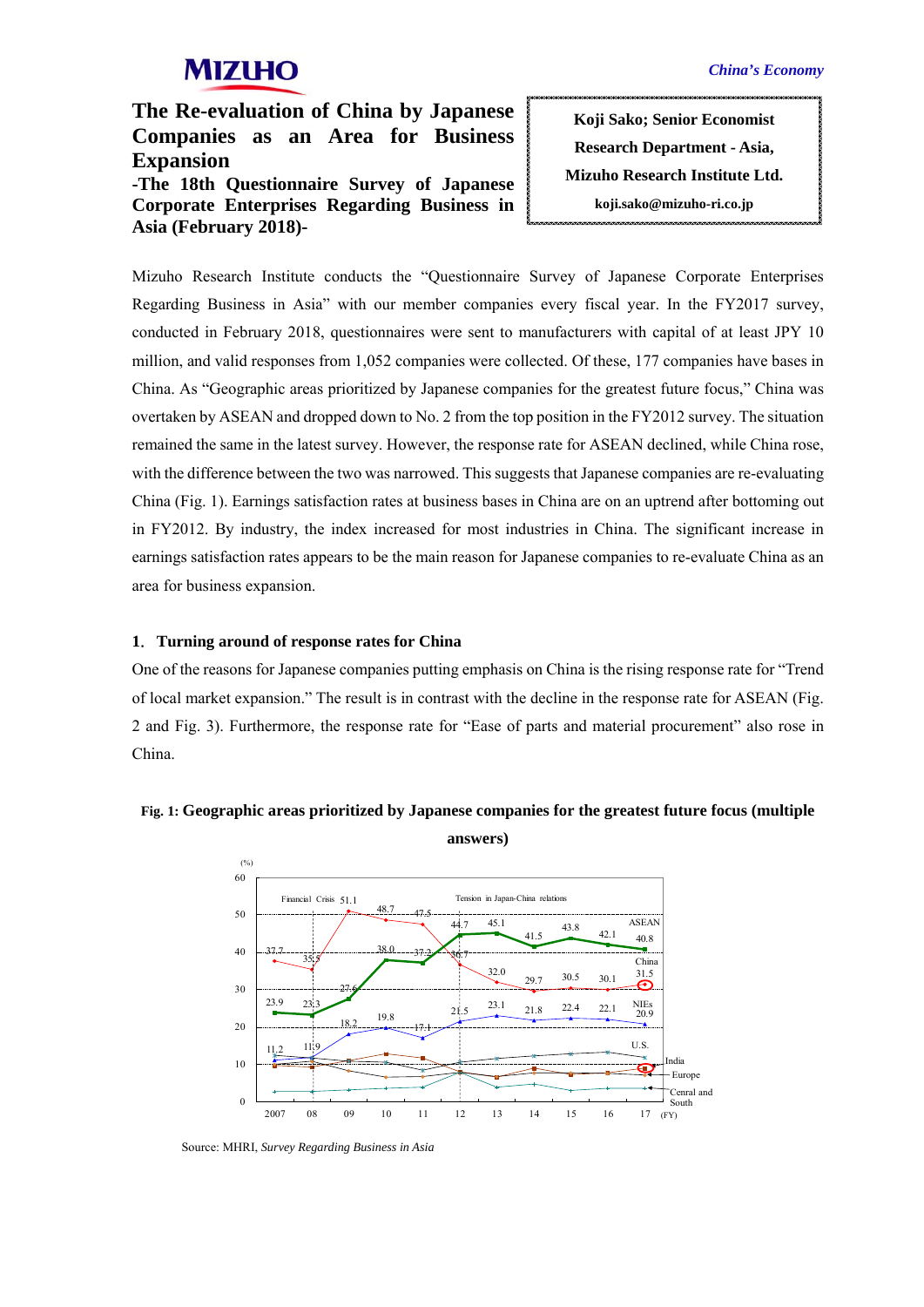

*China's Economy*





Source: MHRI, *Survey Regarding Business in Asia* 





Source: MHRI, *Survey Regarding Business in Asia* 

Behind the rise in the response rate for China and the increase in the response rate for "Trend of local market expansion" is China's recent economic recovery. In 2017, China's real GDP growth rate rose for the first time in seven years, and China's economic recovery is becoming clear. This is also proven by the large decline in the percentage of respondents citing "Economic conditions in China" as "Events likely to pose concerns in the coming 2-3 years for China business" (Fig. 4). In addition, a growing momentum toward the normalization of Japan-China relations appears to help ease concerns over "Japan-China relations."

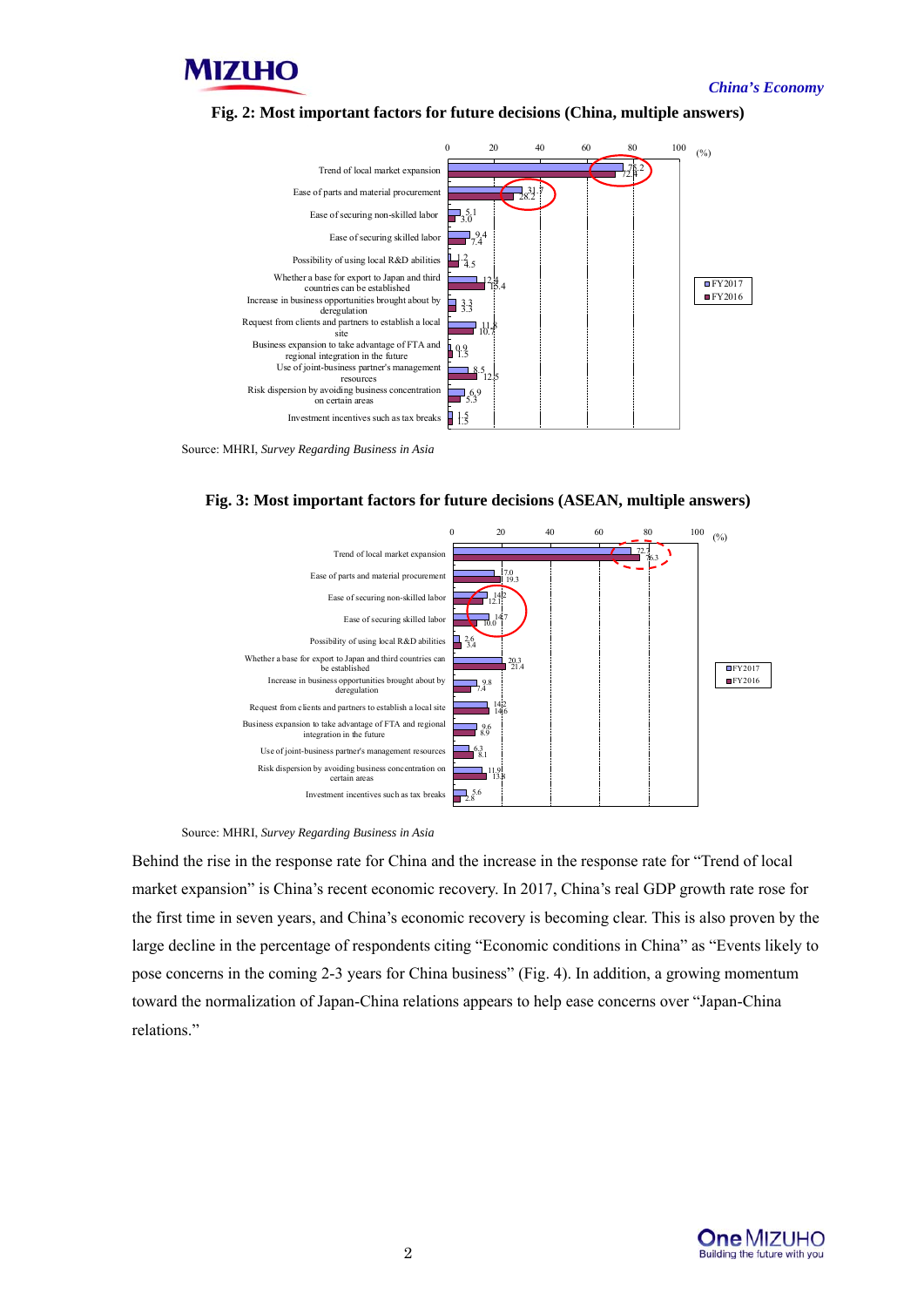### *China's Economy*

**Fig. 4: Events likely to pose concerns in the coming 2–3 years for China business (multiple answers)** 



Source: MHRI, *Survey Regarding Business in Asia* 

As a result, as for "China business in the coming 2-3 years," the percentages of companies choosing "Increase production in China," "Expand sales bases in China," and "Increase personnel in China" all exceeded the percentage of companies choosing "Maintain the status quo" of their bases. This suggests that Japanese companies are more positive about business in China (Fig. 5).





Source: MHRI, *Survey Regarding Business in Asia* 

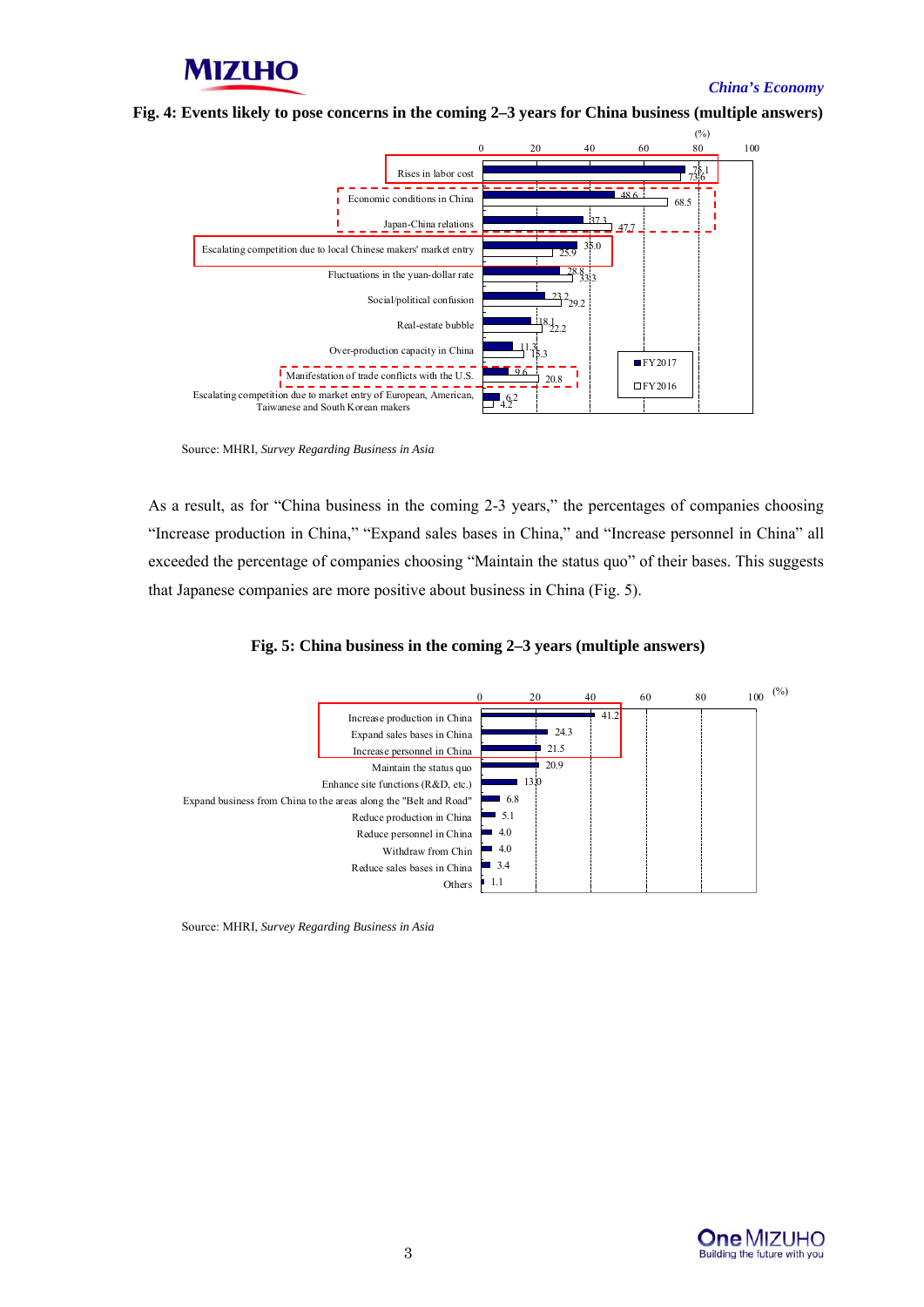### *China's Economy*

### **2**.**Considerable improvements in earnings satisfaction rates at business bases in China**

In fact, the earnings perception of Japanese companies at their Chinese bases has improved. Concerning current earnings situations, the survey asked respondents with business bases in Asia to choose one of the following five assessments: "Satisfied," "Slightly Satisfied," "Neither Satisfied Nor Dissatisfied," "Slightly Dissatisfied," or "Dissatisfied." The earnings satisfaction DI was calculated by deducting the sum of respondents choosing "Dissatisfied" and "Slightly Dissatisfied" from the sum of those choosing "Satisfied" and "Slightly Satisfied." Compared to the previous survey, the earnings satisfaction DI improved for China (up 27.6% points), NIEs (up 27% points), ASEAN (up 16.5% points), and India (up 20.2% points), thanks to global economic recovery in FY2017. Among these, China marked the largest amount of increase because its situation surrounding both domestic and external demand was favorable (Fig. 6).

When looking at earnings satisfaction DIs by industry in China, negative figures were posted for all 10 industries in FY2012, while positive figures were seen for most industries in the latest survey (Fig. 7).



**Fig. 6: The earnings satisfaction DI of Japanese companies by local business base** 

Source: MHRI, *Survey Regarding Business in Asia* 

#### **Fig. 7: The earnings satisfaction DI by industry for business bases in China of Japanese companies**   $(\text{Unit: } %$  nts)

|                             |         |         |         | $\cdots \cdots \cdots$ |          |          |         |
|-----------------------------|---------|---------|---------|------------------------|----------|----------|---------|
|                             | 2011    | 2012    | 2013    | 2014                   | 2015     | 2016     | 2017    |
| Textiles                    | 23.1    | $-28.6$ | $-25.0$ | $-57.1$                | $-53.3$  | 0.0      | 63.6    |
| Transportation<br>equipment | 13.4    | $-23.1$ | 0.0     | 30.7                   | $-44.4$  | 21.4     | 40.0    |
| Nonferrous metals           | $-83.3$ | $-66.7$ | 100.0   | $-66.7$                | $-100.0$ | $-100.0$ | 33.4    |
| General machinery           | 1.9     | $-19.1$ | $-6.9$  | 5.6                    | 16.4     | 6.4      | 31.6    |
| Chemicals                   | $-17.4$ | $-4.4$  | 8.7     | 5.5                    | 20.1     | 19.1     | 23.0    |
| Foods and beverages         | $-43.8$ | $-47.0$ | $-43.0$ | $-70.6$                | $-14.3$  | $-30.7$  | 18.2    |
| Precision machinery         | 57.2    | $-11.1$ | $-14.3$ | 42.8                   | 0.0      | 20.0     | 16.7    |
| Electrical machinery        | $-42.9$ | $-40.7$ | $-36.1$ | $-26.4$                | $-41.6$  | $-31.8$  | 9.1     |
| Iron and steel              | 33.3    | $-50.0$ | 40.0    | 0.0                    | $-42.8$  | 0.0      | 0.0     |
| Processed metals            | 10.0    | $-30.8$ | $-12.0$ | $-23.5$                | $-7.4$   | $-17.4$  | $-16.7$ |
|                             |         |         |         |                        |          |          |         |

Source: MHRI, *Survey Regarding Business in Asia* 

**3**.**Major business challenges of expanding sales shares and increasing the unit prices of products** 

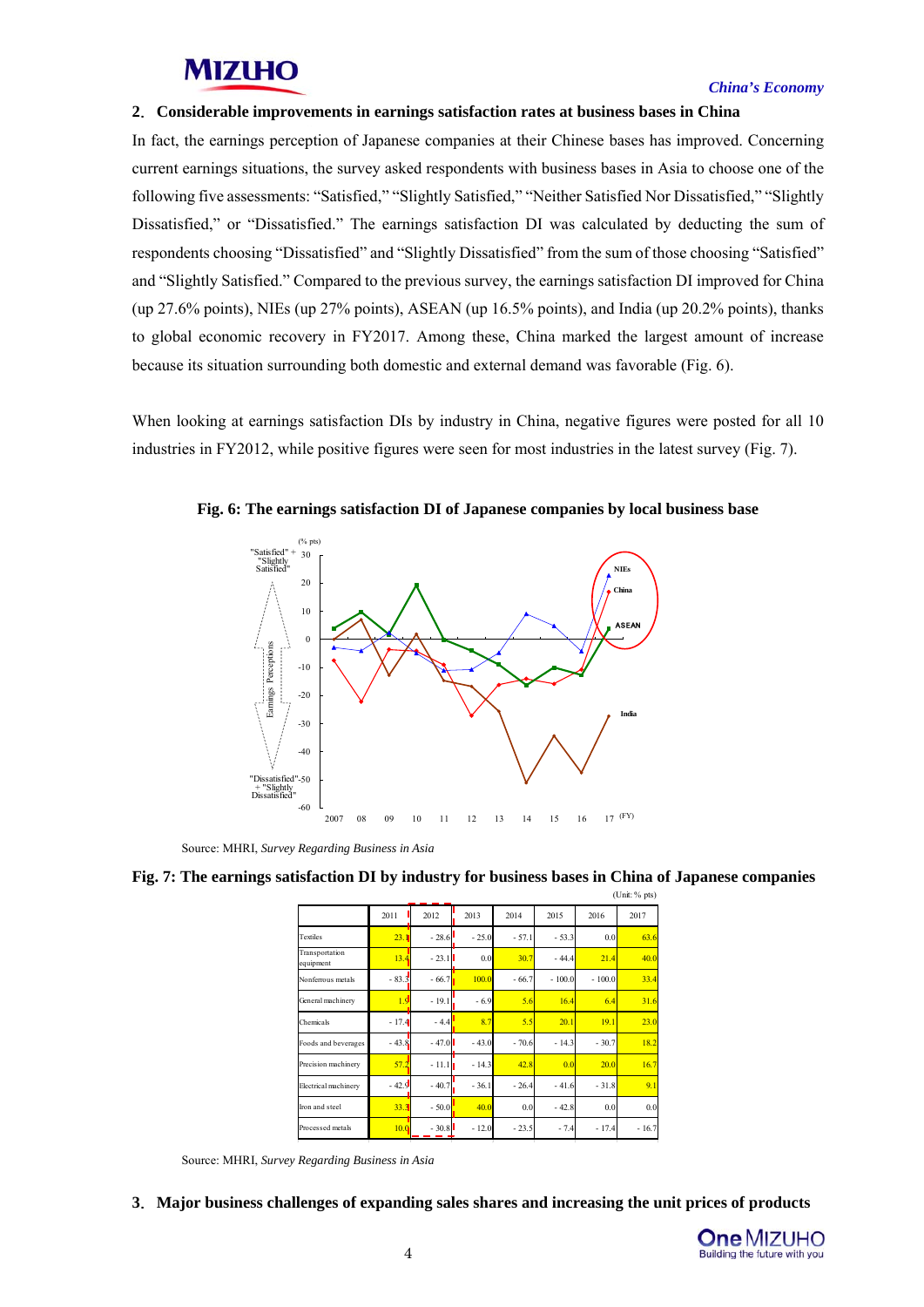## *China's Economy*

As business challenges at Chinese bases, the largest proportion of companies cited "Expanding sales share in the Chinese market," followed by "Training personnel at Chinese bases," "Promoting cost reduction by improving productivity," and "Promoting cost reduction by enhancing local procurement."

Meanwhile, in the latest survey, attention is necessary for the response rate for "Increasing the unit prices of products sold in the Chinese market," which follows the above items, as this topic grew by 10% points to 39.6% from 29.6% in the previous survey (Fig. 8). In China, concern over economic conditions has eased. However, the concern over "Rises in labor costs" remains high, while more and more companies are concerned about "Escalating competition due to local makers' market entry" (previously shown in Fig. 4). These results indicate that Japanese manufacturers are trying to increase the unit prices of products sold in the Chinese market in order to pass on labor costs and other production costs to consumers and to differentiate themselves from local manufacturers. Given that the income levels of consumers have increased in China, Japanese manufacturers apparently need to make a shift in sales strategies from a focus on quantity to a focus on quality.

|         |                                                                                |               |                             |                                 | (Unit: %, % points)        |              |      |
|---------|--------------------------------------------------------------------------------|---------------|-----------------------------|---------------------------------|----------------------------|--------------|------|
|         |                                                                                | High priority | Relatively high<br>priority | Neither high or<br>low priority | Relatively low<br>priority | Low priority | DI   |
|         | 1. Expanding sales share in the Chinese market                                 | 40.7          | 38.4                        | 12.4                            | 2.8                        | 4.0          | 72.3 |
|         | 2. Training personnel at Chinese bases                                         | 27.1          | 49.7                        | 14.7                            | 2.3                        | 2.8          | 71.7 |
|         | 3. Promoting cost reduction by improving                                       |               |                             |                                 |                            |              |      |
|         | productivity                                                                   | 31.1          | 44.1                        | 12.4                            | 28                         | 5.1          | 67.3 |
|         | 4. Promoting cost reduction by enhancing local                                 | 20.9          | 42.4                        | 20.9                            | 4.5                        | 6.2          | 52.6 |
|         | procurement                                                                    |               |                             |                                 |                            |              |      |
|         | 5. Increasing the unit prices of products sold in<br>the Chinese market        | 96            | 390                         | 39.5                            | 34                         | 5.6          | 39.6 |
|         | 6. Building an organization for dealing with                                   |               |                             |                                 |                            |              |      |
|         | compliance                                                                     | 9.0           | 41.2                        | 33.3                            | 7.9                        | 2.8          | 39.5 |
|         | 7. Disseminating one's own brand throughout the                                | 21.5          | 33.9                        | 24.3                            | 9.6                        | 7.3          | 38.5 |
|         | Chinese market                                                                 |               |                             |                                 |                            |              |      |
|         | 8. Expanding production lines of products sold in the<br>Chinese market        | 10.2          | 37.3                        | 32.8                            | 8.5                        | 8.5          | 30.5 |
| FY 2017 | 9. Dealing with exchange risks                                                 |               |                             |                                 |                            |              |      |
|         | 10. Expanding labor management structures, such as                             | 6.2           | 36.7                        | 37.9                            | 7.3                        | 7.9          | 27.7 |
|         | reviewing the treatment of employees                                           | 7.3           | 35.6                        | 34.5                            | 12.4                       | 6.2          | 24.3 |
|         | 11. Dealing with environmental and energy-saving                               |               |                             |                                 |                            |              |      |
|         | measures                                                                       | 11.3          | 28.8                        | 37.9                            | 11.3                       | 5.6          | 23.2 |
| FY2016  | 12. Increasing exports of products produced in China                           | 10.2          | 26.6                        | 34.5                            | 7.3                        | 15.8         | 13.7 |
|         | 13. Instructing and training suppliers                                         | 5.6           | 27.7                        | 38.4                            | 11.9                       | 10.2         | 11.2 |
|         | 14. Understanding situations regarding violations of                           |               |                             |                                 |                            |              |      |
|         | intellectual property rights and taking                                        | 7.9           | 23.2                        | 41.8                            | 12.4                       | 9.6          | 9.1  |
|         | countermeasures for such violations                                            |               |                             |                                 |                            |              |      |
|         | 15. Communicating with stakeholders                                            | 3.4           | 18.6                        | 492                             | 15.8                       | 7.3          | - 11 |
|         | 1. Expanding sales share in the Chinese market                                 | 45.4          | 33.3                        | 13.0                            | 1.4                        | 2.8          | 74.5 |
|         | 2. Training personnel at Chinese bases                                         | 26.4          | 48.6                        | 18.1                            | 1.9                        | 1.9          | 71.2 |
|         | 3. Promoting cost reduction by improving                                       | 31.5          | 42.1                        | 14.8                            | 0.5                        | 4.2          | 68.9 |
|         | productivity<br>4. Promoting cost reduction by enhancing local                 |               |                             |                                 |                            |              |      |
|         | procurement                                                                    | 19.0          | 41.2                        | 199                             | 7.9                        | 5.6          | 46.7 |
|         | 5. Disseminating one's own brand throughout the                                |               |                             |                                 |                            |              |      |
|         | Chinese market                                                                 | 26.4          | 32.9                        | 227                             | 56                         | 7.4          | 46.3 |
|         | 6. Building an organization for dealing with                                   | 8.8           | 34.7                        | 37.5                            | 7.4                        | 4.6          | 31.5 |
|         | compliance<br>7. Expanding labor management structures, such as                |               |                             |                                 |                            |              |      |
|         | reviewing the treatment of employees                                           | 32            | 384                         | 417                             | 69                         | 46           | 30.1 |
|         | 8. Increasing the unit prices of products sold in                              |               |                             |                                 |                            |              |      |
|         | the Chinese market                                                             | 12.5          | 27.8                        | 426                             | 5.1                        | 5.6          | 29.6 |
|         | 9. Dealing with exchange risks                                                 | 13.4          | 23.6                        | 42.6                            | 7.9                        | 6.0          | 23.1 |
|         | 10. Expanding production lines of products sold in                             |               | 30.1                        | 38.9                            | 8.8                        | 6.5          |      |
|         | the Chinese market                                                             | 8.3           |                             |                                 |                            |              | 23.1 |
|         | 11. Instructing and training suppliers                                         | 6.9           | 25.0                        | 43.5                            | 10.2                       | 6.9          | 14.8 |
|         | 12. Understanding situations regarding violations of                           |               |                             |                                 |                            |              |      |
|         | intellectual property rights and taking<br>countermeasures for such violations | 7.9           | 20.4                        | 50.5                            | 8.3                        | 6.5          | 13.5 |
|         | 13. Dealing with environmental and energy-saving                               |               |                             |                                 |                            |              |      |
|         | measures                                                                       | 7.4           | 23.6                        | 426                             | 97                         | 88           | 12.5 |
|         | 14. Increasing exports of products produced in China                           | 6.5           | 27.8                        | 31.5                            | 7.9                        | 18.5         | 7.9  |
|         | 15. Communicating with stakeholders                                            | 3.2           | 22.7                        | 46.3                            | 11.1                       | 9.3          | 5.5  |
|         |                                                                                |               |                             |                                 |                            |              |      |

| Fig. 8: Business challenges at business bases in China (multiple answers) |  |
|---------------------------------------------------------------------------|--|
|                                                                           |  |
|                                                                           |  |
|                                                                           |  |

Source: MHRI, *Survey Regarding Business in Asia* 

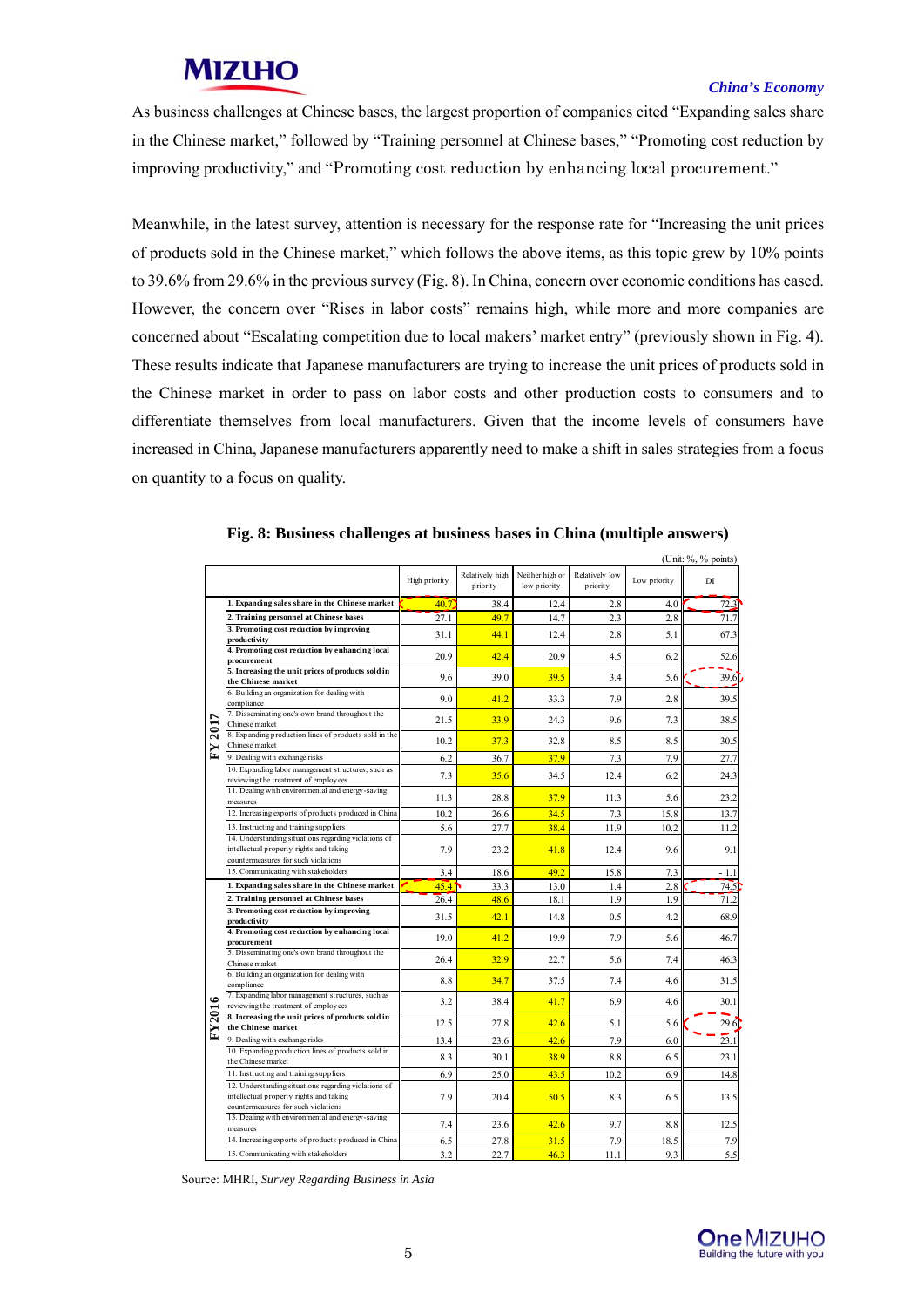### *China's Economy*

## **4**.**Expectations of companies that the Chinese government will "establish legal systems," "ease market entry restrictions," and "relax regulations on methods to raise yuan-denominated funds"**

A look at requests from Japanese companies to the Chinese government reveals that "Environmental pollution such as air and water quality" came first, but the response rate for this declined. This apparently reflects the fact that the Chinese government began fully working on environmental measures. Meanwhile, the response rates for "Establishing legal systems and strengthening enforcement abilities," "Easing market entry restrictions on foreign businesses," and "Methods to raise yuan-denominated funds" all increased. The latest survey indicates that requests from Japanese companies to the Chinese government are increasing (Fig. 9).

All of these requests correspond to reforms that are being carried out by the Chinese government. As for deregulation, China announced that it would relax restrictions on foreign automakers' ownership of joint ventures and on investment restrictions on foreign financial institutions. In order to improve the investment environment, the Chinese government is required to steadily implement these deregulation measures under transparent rules.



**Fig. 9: Policies that the Chinese government should give priority to (multiple answers)** 

Source: MHRI, *Survey Regarding Business in Asia* 

## **5**.**Conclusion**

As mentioned previously, the response rate increased for China as an area for business expansion in the future, thanks to China's economic recovery and the momentum toward the normalization of Japan-China relations. Furthermore, it is good news that Japanese companies showed positive attitudes toward increasing production at their business bases in China, expanding their number of sales bases, and increasing personnel, etc. The questionnaire survey suggests that Japanese companies are re-evaluating China both as a market and a supplier. In addition, the investment environment is expected to be further improved in terms of political stability and environmental pollution countermeasures under the leadership of the Chinese government. This also could be a positive factor. Furthermore, the Japan-China-South Korea

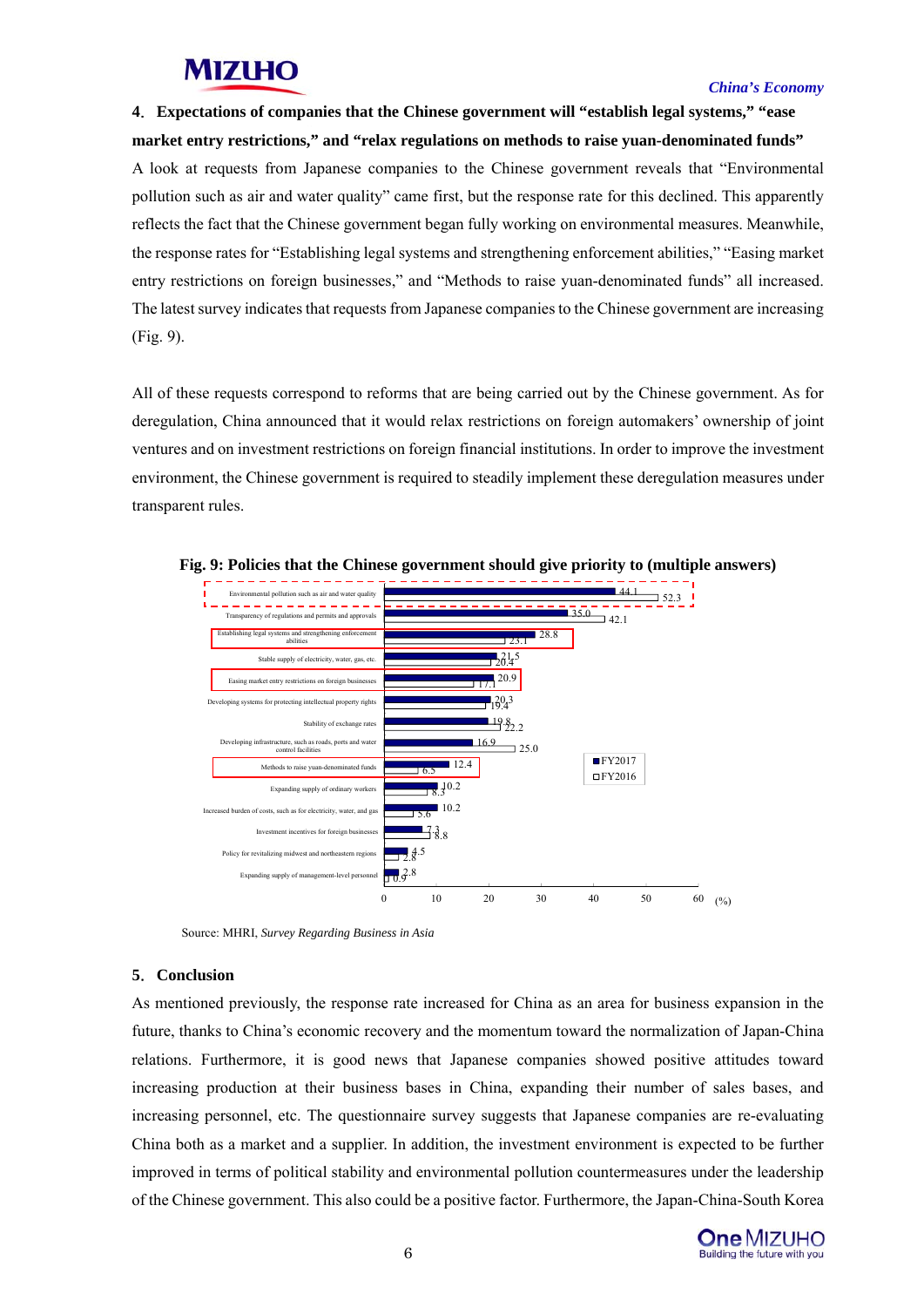## *China's Economy*

trilateral summit was held in Japan on May 9, 2018, marking the first visit to Japan by a Chinese premier in seven years. Under such circumstances, Japan-China relations are expected to be improved going forward.

Meanwhile, when the questionnaire survey was conducted in February, the United States had not yet imposed higher tariffs on steel & aluminum imports, and not so many companies expressed concern over the emergence of U.S.-China trade frictions (previously shown in Fig. 4). However, after that, U.S. President Donald Trump has stepped up pressure on China to correct the trade imbalance. China hopes to avoid friction through dialogue with the United States. However, there is a smoldering concern that the United States will increase pressure ahead of midterm elections in November. Given these, Japanese companies are likely to continue to be careful about the risks of being affected by U.S.-China trade friction.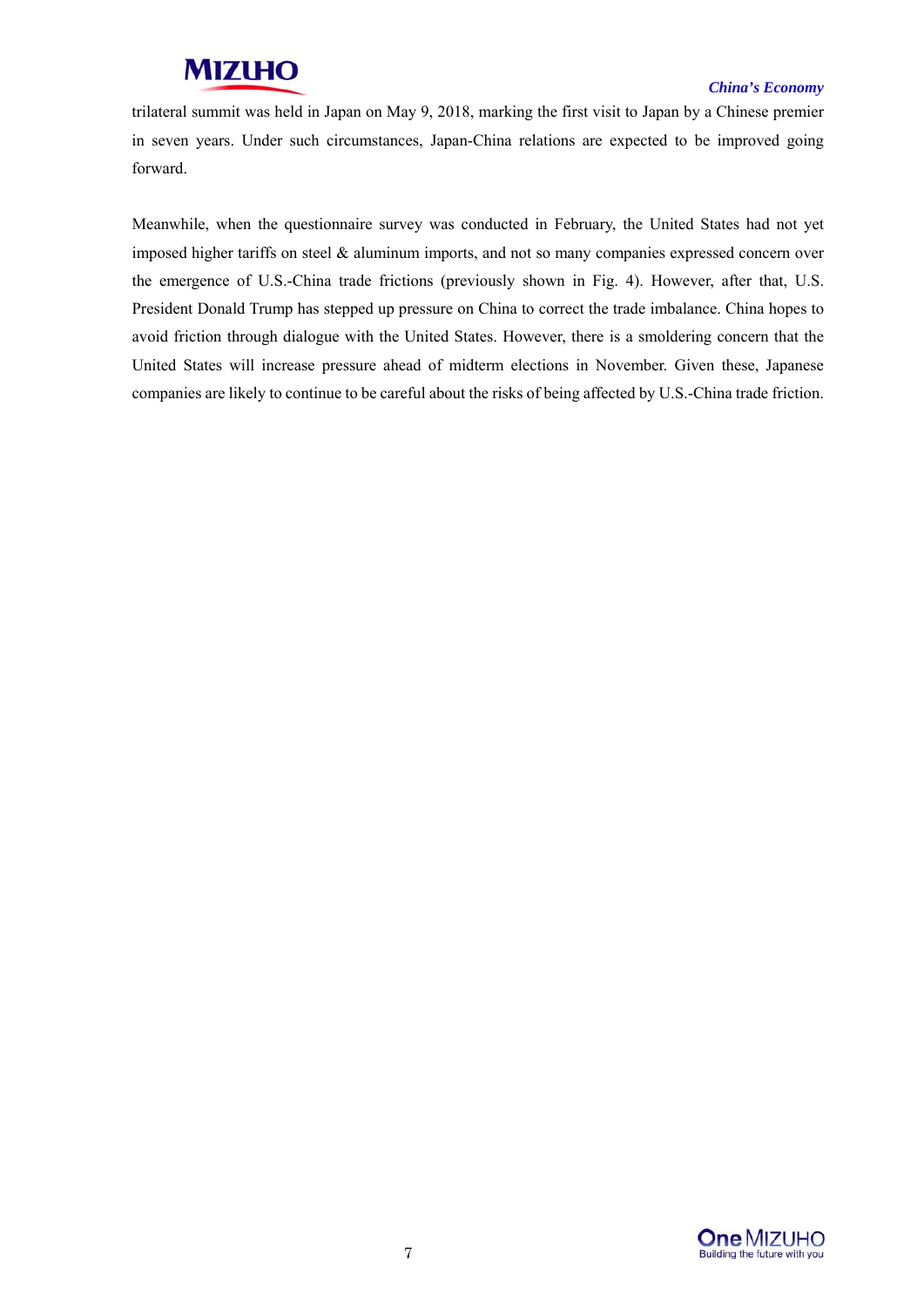

New trends in China's solar photovoltaic sector against the rising tide of a new industrial revolution The achievements and challenges of industry growth and China's attempt to shift its smart grid development into high gear

Yongyu Shao, Ph.D. and Economist China Business Promotion Department Mizuho Bank, Ltd.

## 1. Introduction: The achievements and challenges of new energy sector development

The rising tide of the Fourth Industrial Revolution presents both a major challenge to and an opportunity for the development of China's energy sector. Energy production in China has long been fueled by coal, but in 2016, the ratio of energy production from coal sources (as a percentage of total generation) finally dropped below 70 percent (69.6%), which is still a little higher than the 69.4 percent recorded for 1980 and argues that China will struggle to bring this figure below 60 percent. The share of coal in China's primary energy consumption mix, however, declined to 62 percent in 2016 (compared to 70.2% in 2011), which is well below the coal production ratio and suggests that Chinese consumers are leaning increasingly toward clean energy sources. In fact, China's clean energy consumption increased from 15.5 percent in 2013 to 20.8 percent in 2017, and this points to a growing preference for clean energy – among consumers, if not producers – that is presumably based on concerns about air pollution and for the environment. Since coal forms the base of energy production in China, it will not be possible for the government to transform the structure of the industry overnight, but it has been attaching enormous weight to this issue for several years now and some achievements have been made as a result.

These are apparent from **Figure 1**, which illustrates recent trends in installed generation capacity from new energy sources. Production of energy from new energy sources has been growing by the year and increased from 1.6 percent of total installed generation capacity in 2011 to 6.6 percent (which equates to a more than four-fold increase) in 2017 (**Figure 2**). This is partly attributable to the scaling up of existing nuclear and hydro power generation but is also the result of government efforts to promote the use of wind and solar photovoltaic energy.

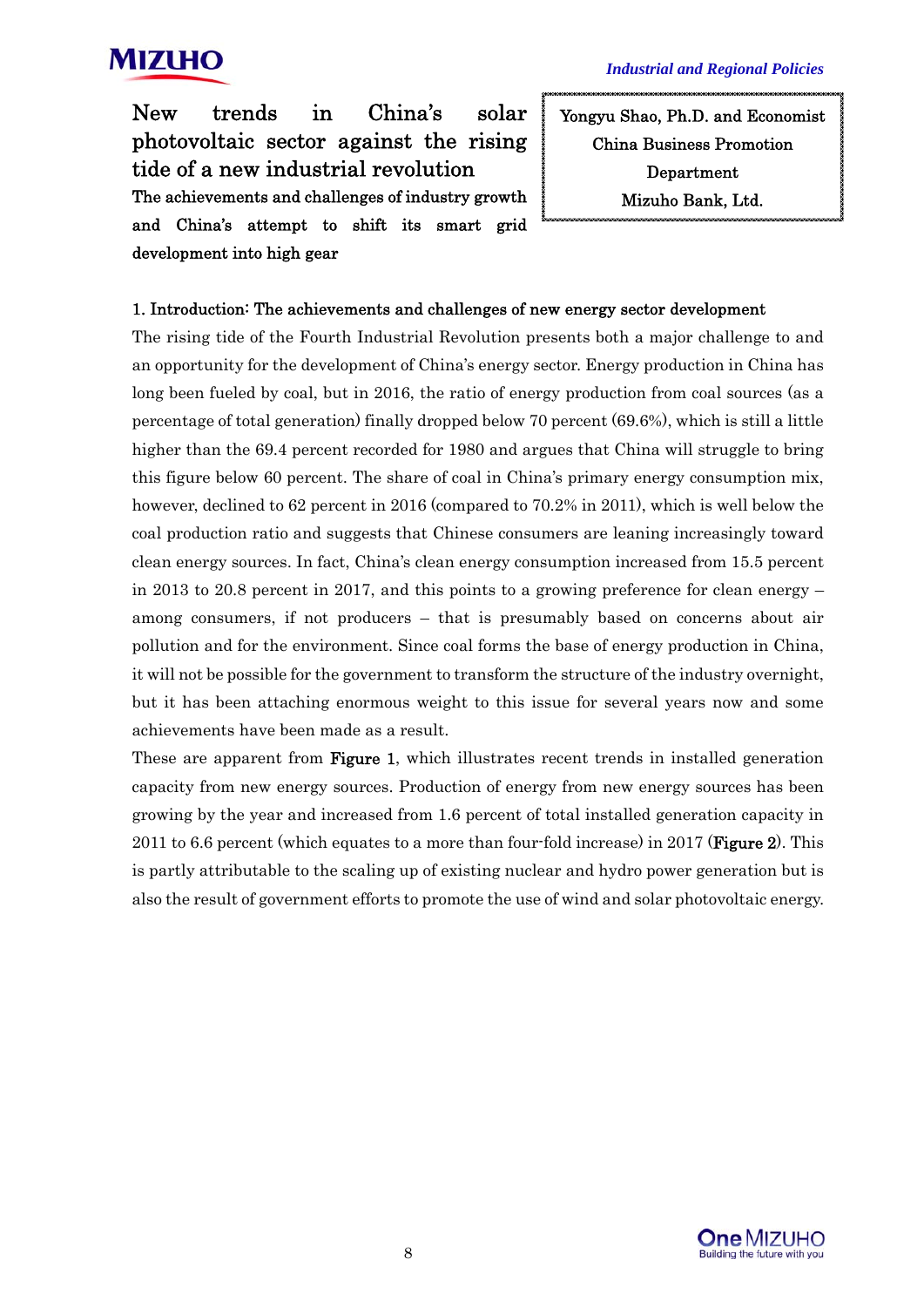

**Figure 1: Recent trends in installed generation capacity from new energy sources in China** 

**Figure 2: Transitions in production capacity from new energy sources and its ratio to gross production capacity in China (2011–2017)** 



Source: "White Paper on Promoting the Development of New Energy 2018", State Grid Corporation of China

Source: "White Paper on Promoting the Development of New Energy 2018", State Grid Corporation of China

China is already the world's largest provider of both wind and solar energy. Since the construction of generation infrastructure in these sectors has been highly dispersed, however, and wastage rates are also high, making the development and expansion of an internet (IoT) enabled smart grid – one of the guiding ideas behind the Fourth Industrial Revolution that would also encourage more efficient power utilization – is an urgent priority and one that the Chinese government has been striving to develop policy for in recent years. For the solar energy sector, the government has been working on both generation and distribution and has unveiled policy goals and project plans for the construction of smart solar PV generators. In April this year, six government ministries issued a three-year action plan targeting the 'smartification' of China's entire energy sector that starts with solar power generation and overlaps with the implementation of "Made in China 2025" – China's grand plan to bolster its high-tech industries. Based on this, this report offers an overview of the current state of the solar energy sector in China, which is now the world's leading installer of solar PV generation facilities, examines the new policy goals that have been introduced with a view to making China's solar industry smarter and looks at the prospects for future developments.

## 2. China's massively expanded solar energy sector and the evolution of multiple government measures to support it

One recent feature of China's new energy industry is the rapid growth in wind and solar photovoltaic capacity, which is outpacing that of both hydro and nuclear power – two sectors that, until recently, had attracted widespread attention, with the speed of growth in solar photovoltaics being particularly rapid.

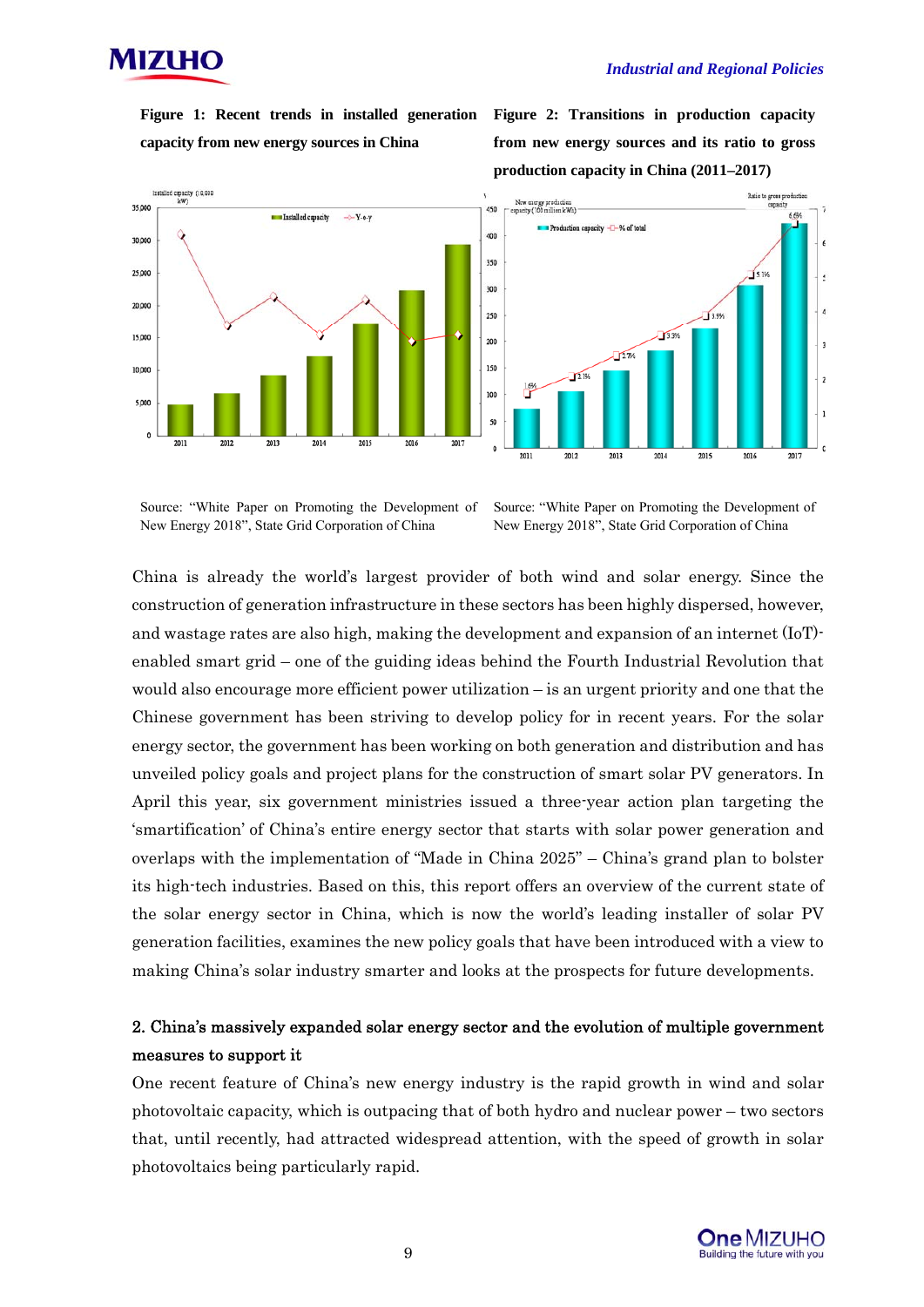

Figure 3 illustrates this trend in installed solar power capacity. In 2017, China added approximately 130 million kW of new solar capacity, bringing the ratio of power production from solar sources to 7.3 percent of gross, or growth rates of 61.4-fold and 36.5-fold against the figures for 2011, respectively. Whilst off-grid, dispersed solar power remains limited, construction of grid-connected solar systems is increasing at an exponential rate, with the surge seen in 2017 being particularly staggering (**Figure 4**). This graphically reflects the historical background to solar power in China and conditions in this sector.

**Figure 3: Recent Trends in Installed Solar Energy Capacity in China Figure 4: Grid-connected Solar System Capacities and User Numbers (cumulative)** 



Source: "White Paper on Promoting the Development of New Energy 2018", State Grid Corporation of China

Source: "White Paper on Promoting the Development of New Energy 2018", State Grid Corporation of China

Like wind power, the solar photovoltaic sector has been positioned as a strategic emerging industry and since it is also an inherently high-tech industry it was an early recipient of government backing and support and grew rapidly as a result. China began utilizing solar energy, including solar-thermal power, around the year 2000, but the first solar power plant was built as far back as the 1970s. The focus on promoting the development of this industry can be traced back to  $2006$  – the first year of China's  $11<sup>th</sup>$  Five-Year Plan (Table 1). That year also saw the enactment of the Renewable Energy Law, whilst the "Medium and Long-Term Development Plan for Renewable Energy in China" was issued the following year (2007), with this legislation providing the legal basis for promoting the utilization of solar energy and establishing it as a development goal over the mid- to long-term.

The RMB 4 trillion stimulus package that China later launched to counter the effects of the global financial crisis included measures to adjust and promote traditional manufacturing (in 10 major industries), as well as plans for accelerating growth in new and renewable energy and the other strategic emerging industries. The year 2009 saw the release of multiple measures aimed at providing political support for the solar photovoltaic industry (see items 4–6 in the table below), and the subsequent boom in the development of both wind power and solar power, and specifically in solar cells, is attributed to these legislative moves by the government.

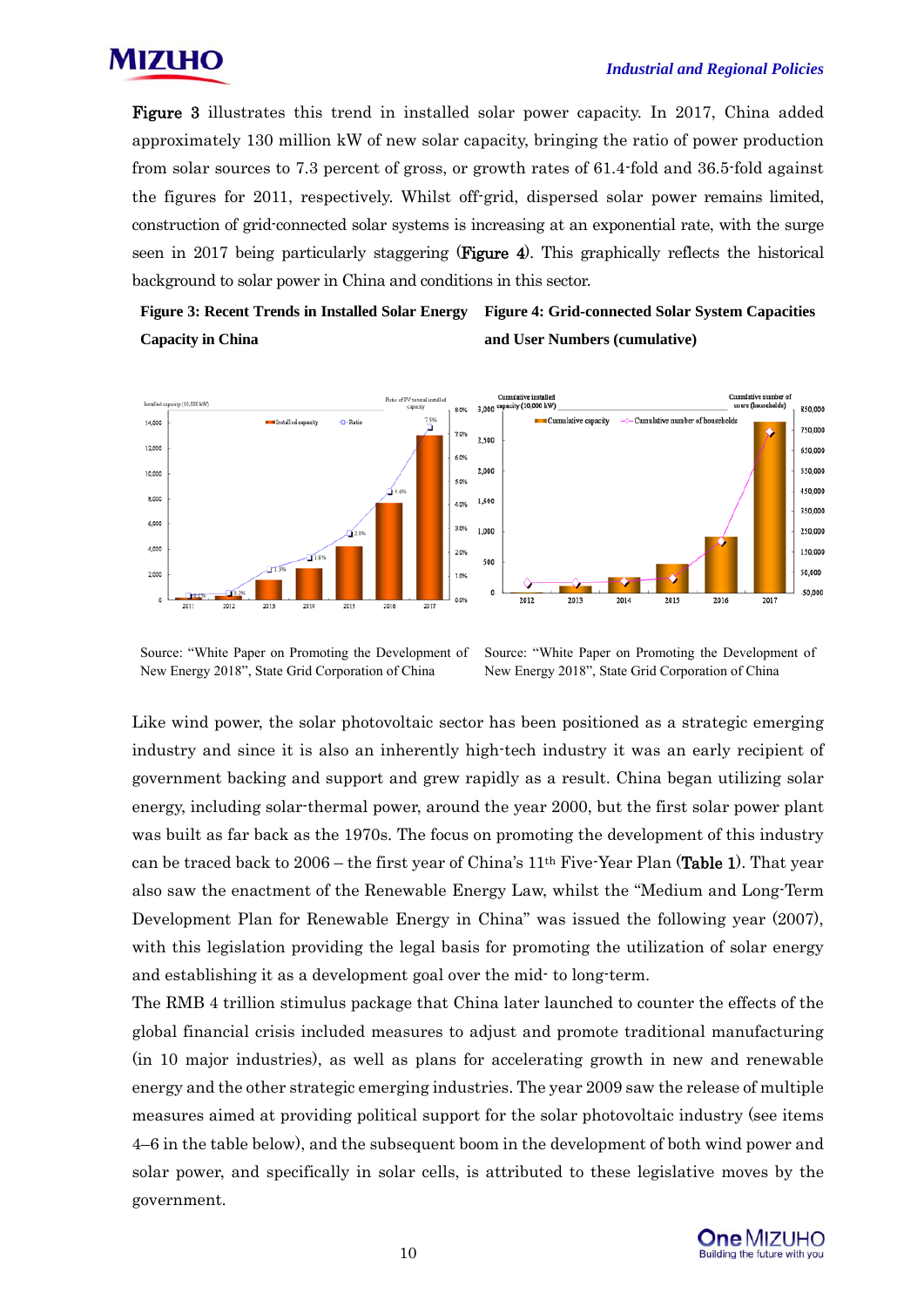

| No             | <b>Issuing Agency</b>                                                                               | Name of Policy or Plan, etc.                                                                                                                              | Year of<br>issue |
|----------------|-----------------------------------------------------------------------------------------------------|-----------------------------------------------------------------------------------------------------------------------------------------------------------|------------------|
| $\mathbf{1}$   | Standing Committee of the<br><b>NPC</b>                                                             | Renewable Energy Law                                                                                                                                      | 2006             |
| $\overline{2}$ | <b>State Council</b>                                                                                | Administrative Regulations on the Renewable Energy<br>Development Special Fund                                                                            | 2006             |
| 3              | National Development and<br>Reform Commission (NDRC)                                                | Medium and Long-Term Development Plan for Renewable<br>Energy in China                                                                                    | 2007             |
| $\overline{4}$ | Ministry of Finance, Ministry<br>of Housing and Urban-Rural<br>Development                          | Guiding Opinion on Promoting the Construction and<br>Application of Solar Photovoltaic Construction                                                       | 2009             |
| 5              | Ministry of Finance                                                                                 | Administrative Measures on Financial Subsidies for Solar<br>Photovoltaic Construction and Application                                                     | 2009             |
| 6              | Ministry of Finance, Ministry<br>of Science and Technology,<br>National<br>Energy<br>Administration | on the Implementation of the Golden Sun<br>Notice<br><b>Demonstration Project</b>                                                                         | 2009             |
| $\overline{7}$ | <b>State Council</b>                                                                                | Decision on Accelerating the Fostering and Development of<br><b>Strategic Emerging Industries</b>                                                         | 2010             |
| 8              | <b>NDRC</b>                                                                                         | Notice on Improving the Pricing Policy for On-Grid Solar<br>Photovoltaic Power Prices                                                                     | 2011             |
| 9              | <b>NDRC</b>                                                                                         | Interim Measures on the Administration of Off-Grid Power<br>Generation                                                                                    | 2013             |
| 10             | <b>NDRC</b>                                                                                         | Notice on Promoting the Healthy Development of the Solar<br>Photovoltaic Industry using the Price Leverage Effect                                         | 2013             |
| 11             | <b>Ministry of Finance</b>                                                                          | Notice on Several Issues relating to Policy on Subsidizing Off-<br>Grid Power based on Capacity                                                           | 2013             |
| 12             | National<br>Energy<br>Administration,<br>China<br>Development Bank                                  | Notice on the Provision of Financial Services Support for Off-<br>Grid Solar Photovoltaic Power                                                           | 2013             |
| 13             | Ministry of Finance                                                                                 | Notice on VAT Policy for Solar Photovoltaic Power                                                                                                         | 2013             |
| 14             | Ministry of Industry and<br>Information<br>Technology<br>(MIIT)                                     | Interim Measures on the Administration of Solar Photovoltaic<br>Manufacturing Industry Specification Announcements                                        | 2013             |
| 15             | Ministry of Finance                                                                                 | Notice of Exemption from Government Levies on Self-<br>generated, Off-Grid Solar Energy                                                                   | 2013             |
| 16             | National<br>Administration                                                                          | Energy Notice on the Downgrading of the 2015 Plan for Solar<br>Photovoltaic Construction                                                                  | 2015             |
| $17\,$         | National<br>Energy<br>Administration                                                                | Working Plan on the Implementation of a Trial Program of<br>Solar Energy for Poverty Alleviation                                                          | 2015             |
| 18             | <b>MIIT</b>                                                                                         | Opinions on Leveraging Market Needs to Promote Solar<br>Photovoltaic Technologies and the Upgrading of the Industry                                       | $\,2015$         |
| 19             | NDRC,<br>National<br>Energy<br>Administration                                                       | Guiding Opinions on Promoting Smart Grid Development                                                                                                      | 2015             |
| 20             | <b>NDRC</b>                                                                                         | Notice on Standard On-Grid Electricity Pricing Policy for<br>Onshore Wind and Solar Photovoltaic Power                                                    | 2015             |
| $\bf{21}$      | National<br>Energy<br>Administration                                                                | Administrative Measures on Fully Guaranteed Purchases of<br>Renewable Energy (Draft for Soliciting Opinions)                                              | 2015             |
| 22             | National<br>Energy<br>Administration                                                                | Implementation<br>Opinions<br>Accelerating<br>Energy<br>on<br>Development and Construction in Poverty-stricken Areas and<br>Promoting Poverty Alleviation | 2016             |
| 23             | <b>NDRC</b>                                                                                         | 13th Five-Year Development Plan for Solar Energy                                                                                                          | 2016             |
| 24             | <b>NDRC</b><br>$\rm {Six}$<br>government<br>agencies,                                               | Notice on Solar Photovoltaic Energy Pricing Policy for 2018                                                                                               | 2017             |
| $\bf 25$       | including MIIT, Ministry of<br>Transport,<br>Ministry<br>of<br><b>Agriculture, National Energy</b>  | Action Plan for the Development of a Smart Solar<br>Photovoltaic Industry (2018-2020)                                                                     | 2018             |

## Table 1: A Chronology of Policy to Promote China's Solar Photovoltaic Industry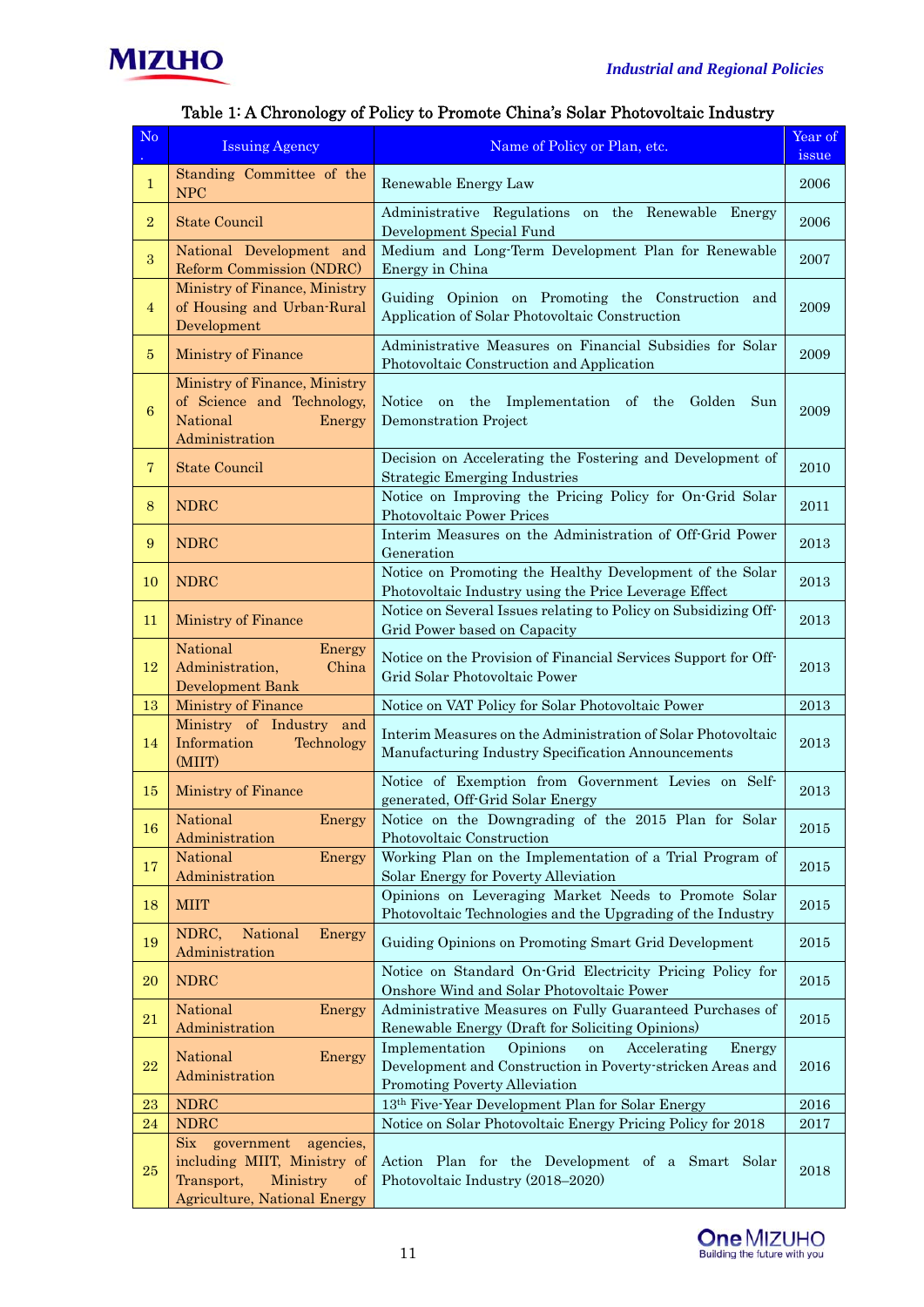



| Administration,<br>State   |
|----------------------------|
| Council Leading Group of   |
| Poverty Alleviation<br>and |
| Development                |

Source: Compiled from Chinese governmental websites and various news sources

Note: The policies, etc. listed in this table represent only a portion of Chinese government policy on the domestic solar photovoltaic industry, which is multifarious and covers numerous areas including new and renewable energy, strategic emerging industries, investment, land use, poverty alleviation, and the Industrial Internet. For example, the "China Renewable Energy Catalogue (2013–2017)" (national edition), which is published by the China National Renewable Energy Centre, records close to 50 national policy documents on the industry, and when the regional edition's policy documents are included, more than 100 related policies are recorded, which should give some indication of how important and representative the solar photovoltaic industry is in terms of the enactment and implementation of industrial policy in China.

Solar photovoltaics, however, works on different principles to both the solar thermal power that is produced by solar systems and solar thermal power generation, in that it utilizes solar cells to convert solar energy into electrical energy and, despite its extremely long industrial chain (production process) (**Figure 5**), has, for many years, been expensive to introduce and utilize in China. In consequence, China has focused on consignment processing industries, such as silicon materials processing, solar cells manufacture and the fabrication of solar photovoltaic modules, rather than the installation and use of solar photovoltaic systems, with companies entering the market and expanding their operations predominantly in midstream and upstream sectors of the industry chain.



## Figure 5: A Schematic Overview of the Solar Photovoltaic System Manufacturing Process

Source: Compiled and adapted from the "Report on the Development of the Photovoltaic Industry in China (2006–2007)", National Development and Reform Commission, World Bank, etc.

Domestic shortages in polycrystalline silicon, which is a key component in solar photovoltaic systems, for example, led to an increase in imports and a surge of corporate investment, including cross-industry participation, and conditions within the industry that resembled a bubble of sorts. There followed a period of polysilicon overproduction during which China

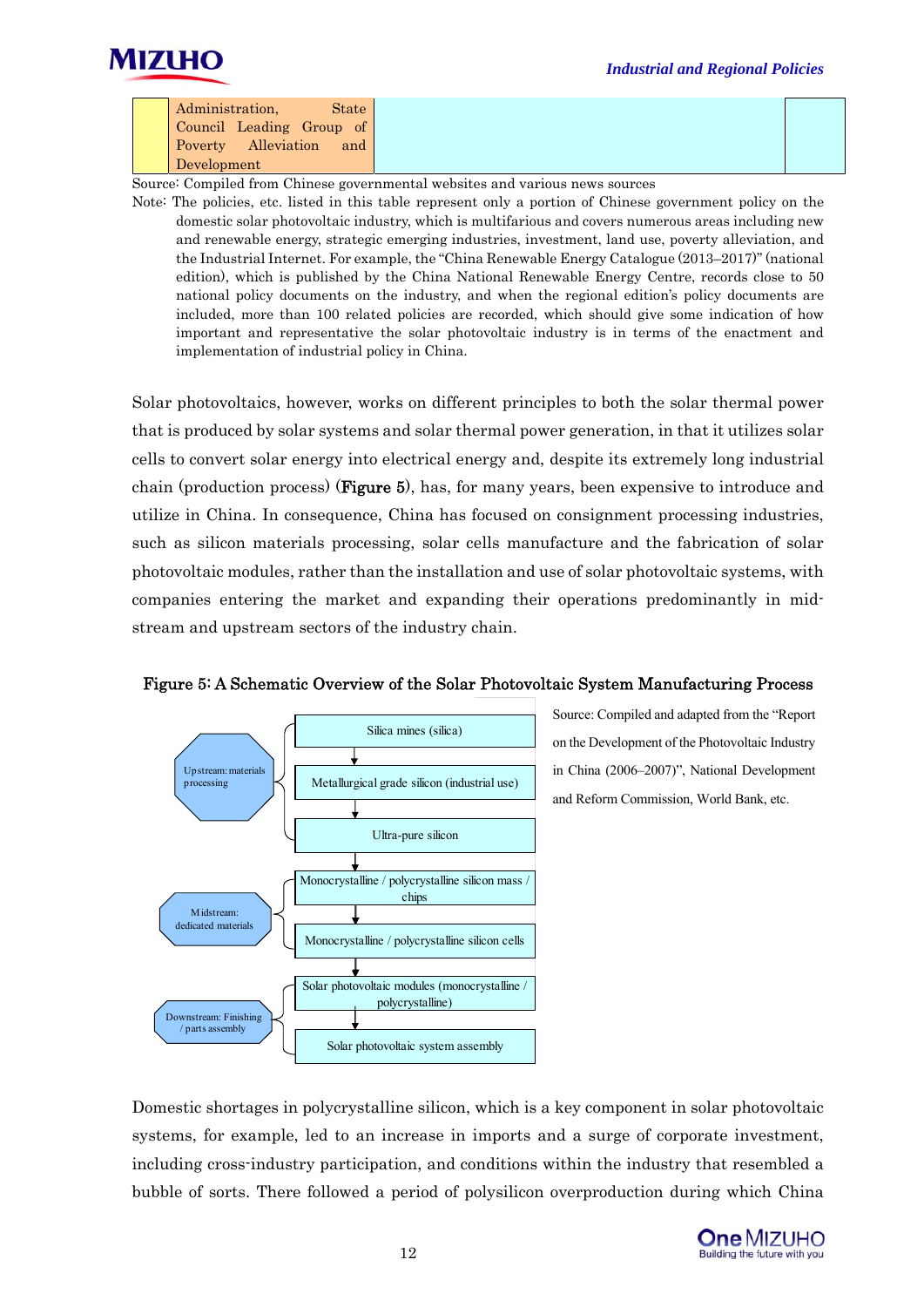

-

emerged as the world's largest producer of this commodity (**Figure 6**), following which it became the world's largest producer of solar cells and solar cell modules (**Figure 7**), and since 2012, both the United States and Europe have been imposing anti-dumping and anti-subsidy duties on Chinese solar panels along with other retaliatory measures, which led numerous companies into either bankruptcy or financial difficulties. In response, in 2013 the Chinese government issued its largest number of policies on the solar photovoltaic industry to date and shift towards policy promoting the introduction and installation of domestically manufactured solar photovoltaic equipment over exports. This shift in the direction of policy proved successful and triggered extraordinary growth in installed solar photovoltaic capacity in China beginning that year, with China now accounting for almost half of new solar capacity installed and coming to epitomize the global momentum in solar photovoltaic energy (Figure 8).

Under the guidance of the Ministry of Industry and Information Technology, the China Photovoltaic Industry Association and the China Electronic Information Industry Development Research Institute created a "Roadmap for the Development of China's Photovoltaic Industry (2016)", which states that as of 2015 China held the largest share of the global market for overall solar photovoltaic system manufacture, with Chinese manufacturers accounting for more than half of the top-ten suppliers of photovoltaic components that year. China has now eclipsed Germany to emerge as the world's largest producer of photovoltaic power, with the domestic photovoltaic industry now standing as China's most internationally competitive strategic emerging industry1.

<sup>&</sup>lt;sup>1</sup> According to the "Roadmap for the Development of China's Photovoltaic Industry (2016)", as of 2015, China accounted for 48%, 76%, 65%, 68%, and 40%, respectively of the global markets for polycrystalline silicon, silicon wafers, solar cells, photovoltaic modules and inverters. Having emerged as a photovoltaic industry powerhouse, growth in installed solar photovoltaic capacity averaged 179% annually between 2011 and 2015, with cumulative grid-connected capacity reaching 43.18 million kW, making China the world leader in terms of installed solar photovoltaic capacity (in 2015). That year, four of China's polysilicon manufacturers, seven solar cell manufacturers and six solar photovoltaic module manufacturers made it into the global top-ten supplier rankings.

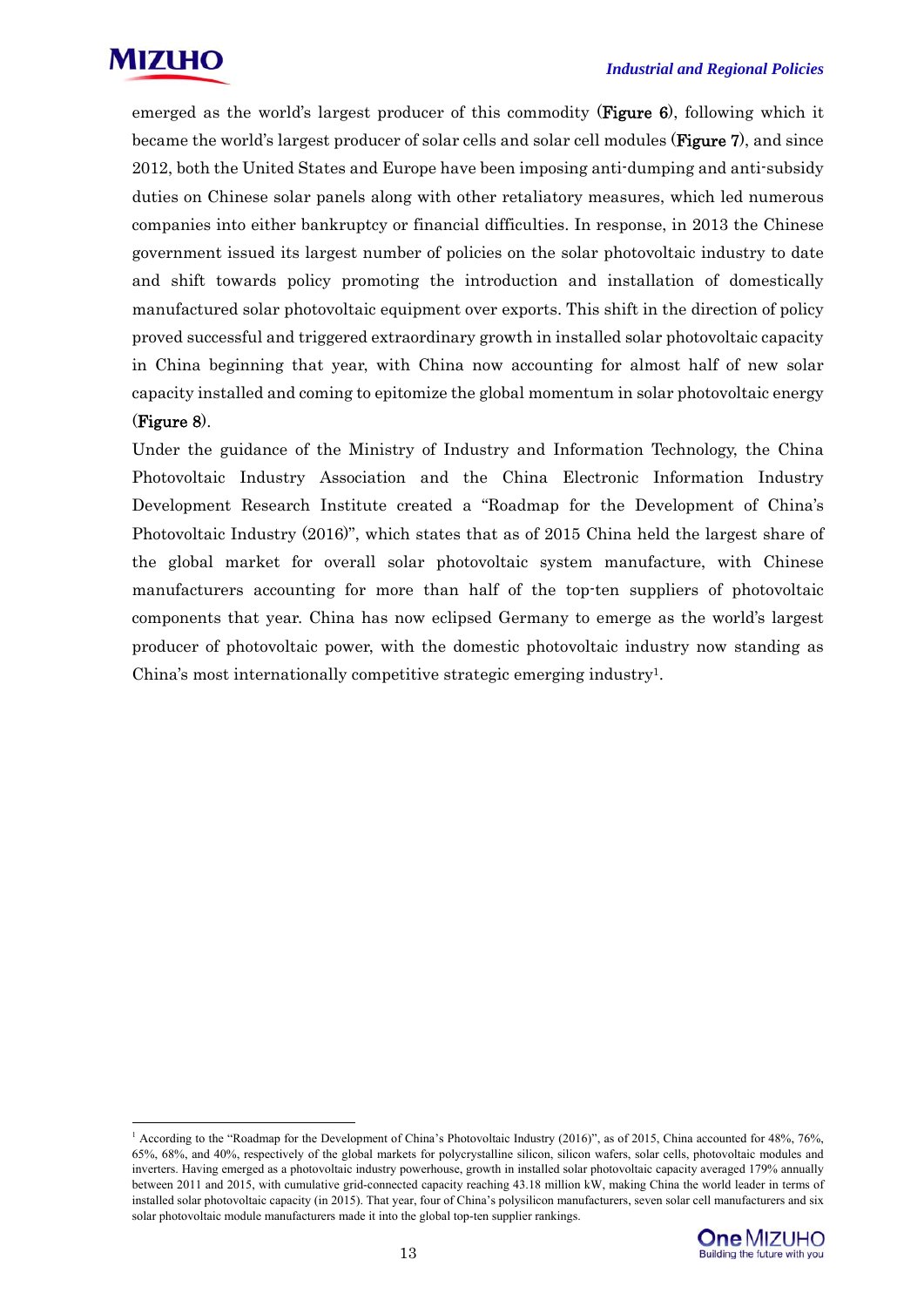

**Figure 6: Trends in polycrystalline silicon production** 

**in China (2012**–**2017)** 









Source: "Development Prospects for China's Solar Photovoltaic Industry 2018", CCID Wise – an MIITadministered think tank

Source: "Development Prospects for China's Solar Photovoltaic Industry 2018", CCID Wise – an MIITadministered think tank



## Figure 8: A comparison of global installed solar photovoltaic capacity with China

Source: "Development Prospects for China's Solar Photovoltaic Industry 2018", CCID Wise – an MIITadministered think tank

### **3**.**A new period of growth for China's solar photovoltaic industry and the directions it is taking**

As discussed above, the development of China's solar photovoltaic industry, like that of wind power, is helping to expand the use of new energy and to strengthen efforts aimed at curbing air pollution. Moreover, China's solar (and wind) resources and its achievements in terms of new capacity installed are concentrated in the "Three-North" (i.e. Northeast China, North China and Northwest China) shelterbelt, a region in which economic development has been comparatively slow and where environmental and poverty-related issues are particularly severe<sup>2</sup>, meaning that they carry particular significance in terms of efforts to promote the development of these

 2 According to the State Grid Corporation of China's "White Paper on Promoting the Development of New Energy 2018", 67 percent of installed new energy capacity, 74 percent of installed wind power capacity, and 58 percent of installed solar photovoltaic capacity was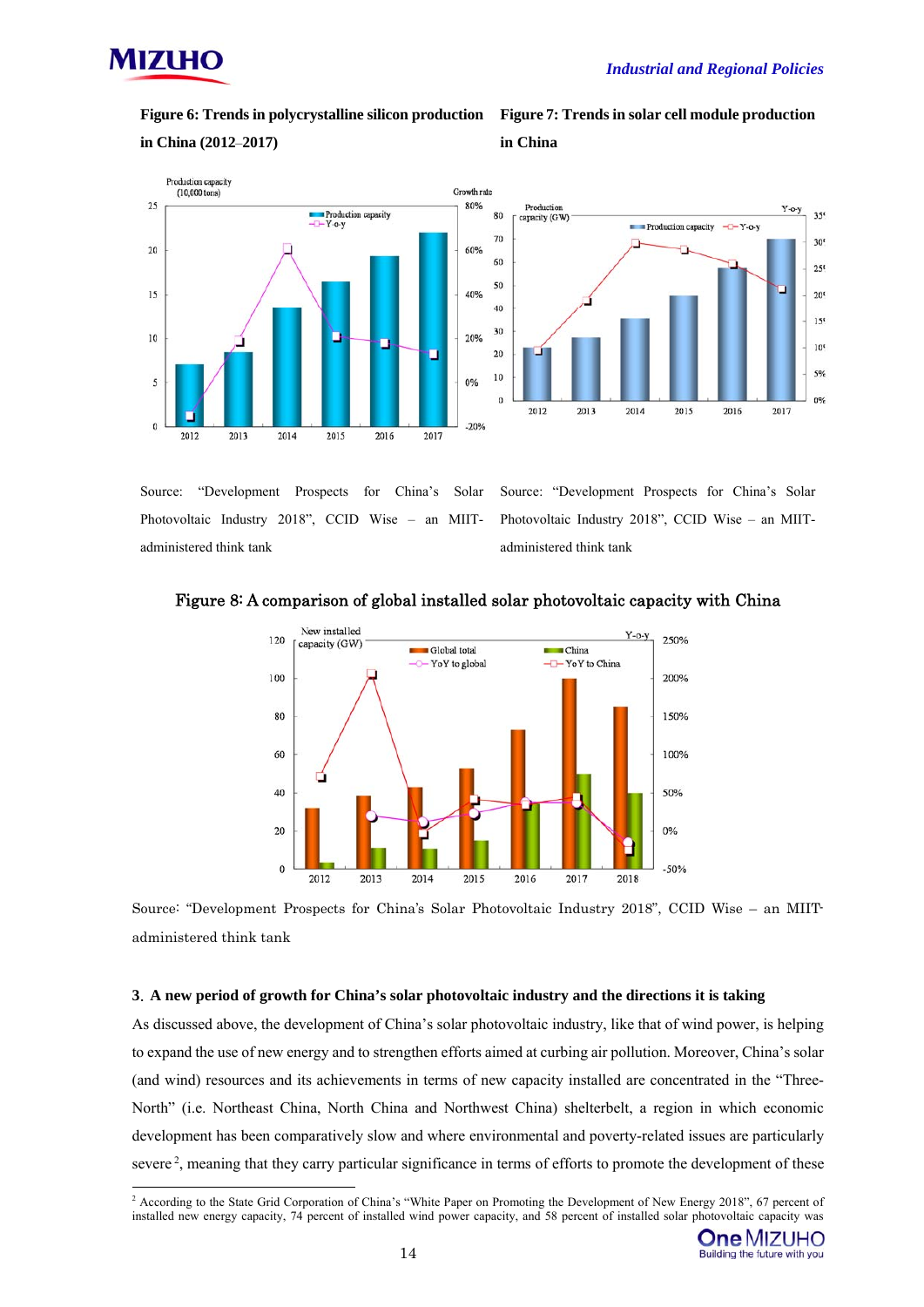

regions and to achieve stable economic growth for China as a whole (since promoting the development of this industry will serve as an economic measure for expanded employment growth).

As **Figure 9** and **Figure 10** illustrate, there is more available capacity for regional solar photovoltaic development (latent demand) than wind power. Given the economic effects enumerated above, China's solar photovoltaic sector is thought to have entered a new phase in its evolution, something that is evidenced by the emphasis that is being placed on promoting the introduction of "downstream" generation systems in the Roadmap for the Development of China's Photovoltaic Industry (2016)" (**Figure 11**).

**Figure 9: Installed solar photovoltaic and wind Figure 10: Regional distribution of China's energy capacity in major regions of China as a installed solar photovoltaic capacity in 2017 percentage of new energy resources (2017)** 





Source: "White Paper on Promoting the Development of New Energy 2018", State Grid Corporation of China

Source: Excerpted and adapted from the "White Paper on Promoting the Development of New Energy 2018", State Grid Corporation of China

Note: Data for Taiwan Province has not been aggregated.

The trade friction over Chinese exports of solar photovoltaic generation system components has yet to be fully resolved, but new issues relating to China's trade imbalance with the United States and the disputes over semiconductor technologies could provide the external pressure needed to tap into domestic demand for solar photovoltaic energy in China.

Expanded government support and almost two decades worth of industry development have served to dramatically reduce the cost of installing solar photovoltaic systems. According to a May 28 article in "Beijing Business Today", the cost of solar photovoltaic systems fell to RMB 0.6 per kilowatt hour in 2017 from a high of RMB 1 (approximately ¥17.1) in 2012, which equates to an average yearly decrease of RMB 0.08. Added to which, government subsidies mean that electricity prices for solar photovoltaic energy have been decreasing in recent years (**Figure 12**).

With the conditions favoring industry development and market infrastructure now looking more favorable than ever, China's solar photovoltaic sector is thought to have embarked upon a new phase of growth. According to "Made in China 2025", which was issued in 2015, further development of new energy sources and smartification of the energy sector based on internet use, are also now key elements of the nation's energy strategy.

-



located in the "Three-North" shelterbelt region as of 2017.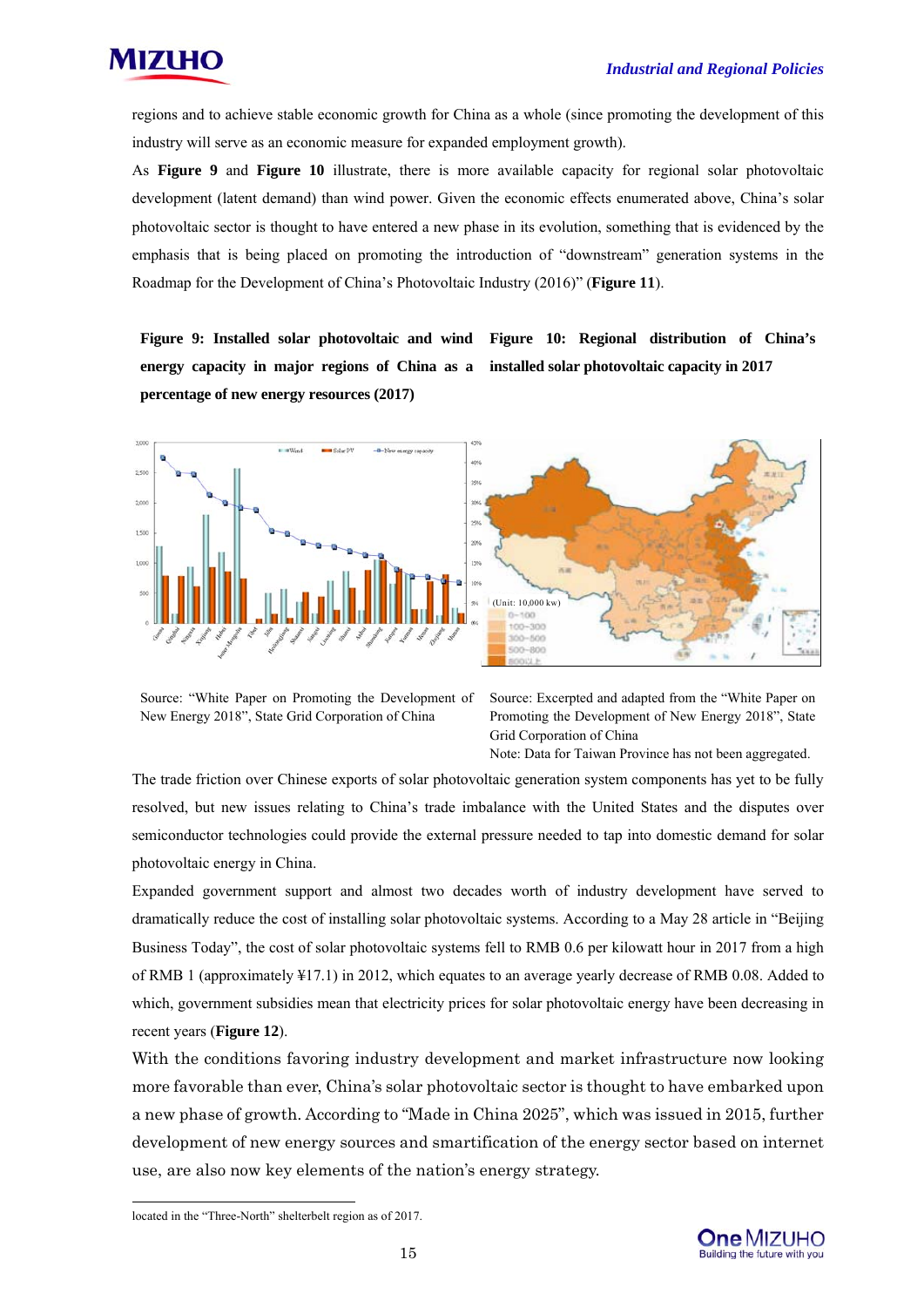

**Figure 11: Roadmap emphasis domestic introduction of solar photovoltaic generation systems** 

**Figure 12: Price of grid-connected solar photovoltaic energy by region** 



Source: Compiled and adapted from the "Roadmap for the Development of China's Photovoltaic Industry (2016)", Department of Electronic Information of MIIT and the China Photovoltaic Industry Association

Source: Compiled from NDRC press releases

- Class I regions: Ningxia, Haixi (Qinghai), Jia Yu Guan, Wu Wei, Zhangyi, Jiuquan; Jinchang (Gansu), Hami, Tacheng, Aletai, Kelamayi (Xinjiang Inner Mongolia excluding Chifeng); Tonglia, Xinganmeng, Hulunbeier, etc.
- Class II regions: Beijing, Tianjin, Heilongjiang, Jilin, Liaoning, Sichuan, Yunnan, Chifeng (Inner Mongolia), Chengde, Zhangjiakou, Tangshan, Qinhuangdao (Hebei), Datong, Shuozhou, Xinzhou, Yangquan (Shanxi), Yulin, Yanan (Shaanxi), Qinghai, Gansu, Xinjiang, and other regions not listed as Class I.

Class II regions: Any regions not included in the Class I and Class II categories.

## **4**.**Implementation of the "Action Plan for the Development of a Smart Solar Photovoltaic Industry" and Prospects for the Future**

On April 19 this year, six government agencies, including China's Ministry of Industry and Information Technology, released a three-year "Action Plan for the Development of a Smart Solar Photovoltaic Industry (2018–2020)" (item 25 in Table 1; the "Action Plan" hereunder). Its opening paragraphs describe the solar photovoltaic industry as "an industry magnificent as the rising sun that is based on semiconductor technologies and demand for new energy" and position it as a sector with the potential to predominate global competition. The Action Plan calls for raising the quality and efficiency of solar photovoltaic industry development, efforts to accelerate the cultivation of new products and new business, an innovation drive in the field of solar photovoltaics, the realization of sustainable industry growth, and measures to support the upgrading and utilization of clean energy sources. It additionally presents the following development goals for 2020.

The collection of data on outstanding achievements in the construction of smart solar photovoltaic power plants; clear progress towards the realization of an automated, digitized, intelligent industry; breakthroughs in smart manufacturing technologies and equipment manufacture; significantly greater competitiveness in the software and equipment, etc., used

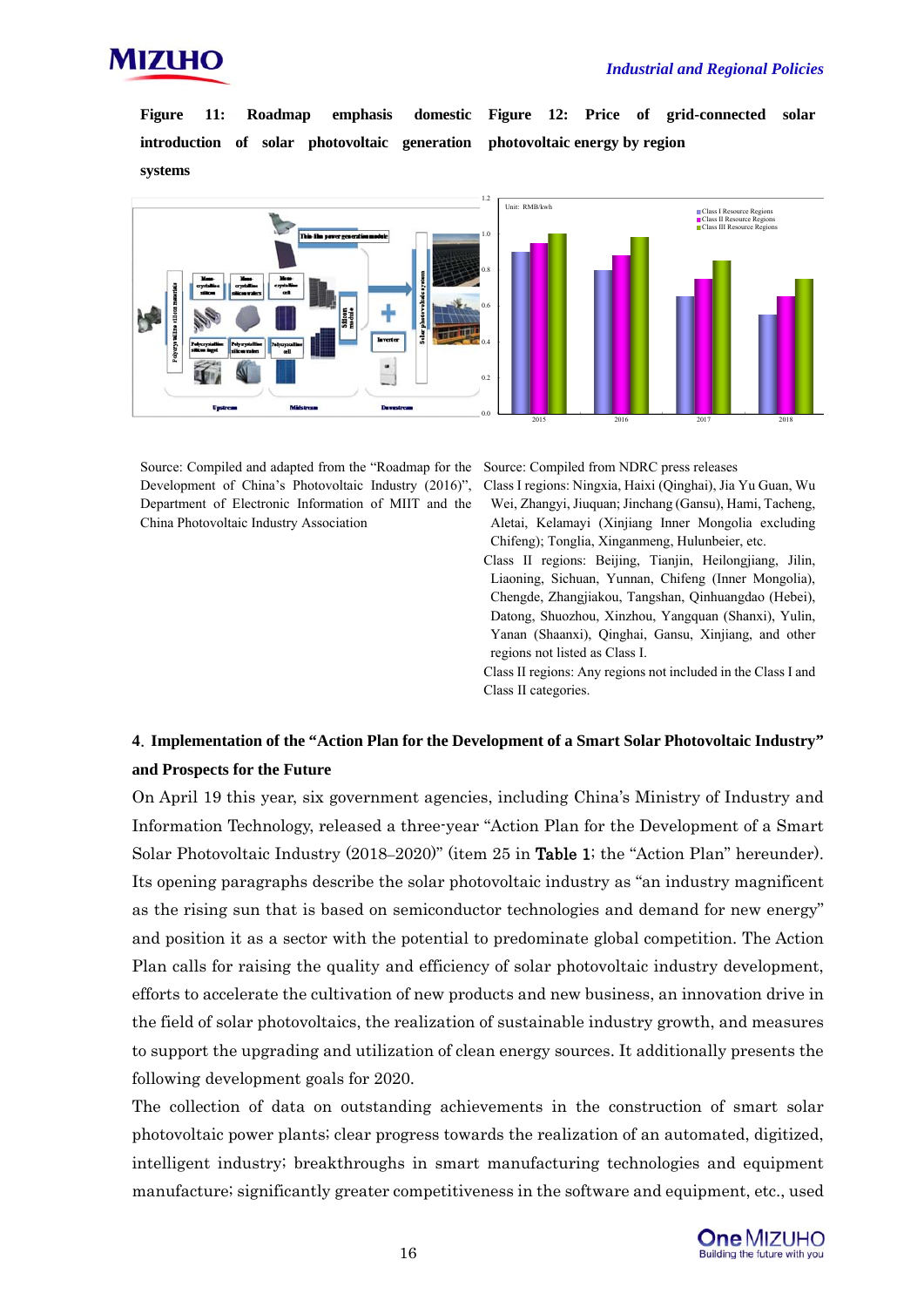

in smart solar photovoltaic system manufacture; increased capacity to supply smart solar photovoltaic system components; and the creation of a powerful brand identity. It also calls for efforts to accelerate the pace of overseas expansion, improvement in smart generation system maintenance standards, and widespread application (of smart solar photovoltaic systems) in numerous fields of industry. The cultivation of competitive solutions providers, ongoing improvements in the smart solar photovoltaic industry development environment, better human resource management, standardized systems, and consistent improvements in measurement and authentication platforms are additionally cited as goals.

The upgrading of smart manufacturing, improvements in the supply capacity of smart solar photovoltaic system components and technologies, field testing of distinctive smart solar photovoltaic systems, and improvements in the environment for smart solar photovoltaic industry development are further presented as missions to be achieved within the three-year timeframe (Table 2).

## Table 2: The Four Main Missions of the "Action Plan for the Development of a Smart Solar Photovoltaic Industry"

|   | [Upgrading of smart manufacturing]                                                                                                                                                                                                                                                                                                                                                                                                                                                                                                                                                                                                         |
|---|--------------------------------------------------------------------------------------------------------------------------------------------------------------------------------------------------------------------------------------------------------------------------------------------------------------------------------------------------------------------------------------------------------------------------------------------------------------------------------------------------------------------------------------------------------------------------------------------------------------------------------------------|
| ⋗ | Efforts to improve the level of smart manufacturing; smarter, upgraded production of solar<br>photovoltaic base materials, high-end solar cells and other components; the digitization of the solar<br>photovoltaic system components production cycle and improvements in management standards.                                                                                                                                                                                                                                                                                                                                           |
|   | [Enhanced capacity to supply smart solar photovoltaic system components and technologies]                                                                                                                                                                                                                                                                                                                                                                                                                                                                                                                                                  |
| ➤ | Improvements in the capacity to supply smart solar system components and technologies; the<br>application of smart photovoltaic products; efforts to improve capabilities in the smart integration and<br>operation and maintenance of solar photovoltaic systems; efforts to increase installed capacity and<br>reduce construction, operation and maintenance costs.                                                                                                                                                                                                                                                                     |
|   | [Field testing of distinctive smart solar photovoltaic systems]                                                                                                                                                                                                                                                                                                                                                                                                                                                                                                                                                                            |
| ➤ | Field testing of distinctive smart solar photovoltaic systems: specifically, the competent government<br>agencies are to guide the construction of smart solar photovoltaic industrial parks, field testing of smart<br>photovoltaic architecture and cities, field testing of smart photovoltaic transport system, field testing<br>of smart photovoltaic farming, field testing of smart photovoltaic power plants, and field testing of<br>smart photovoltaic systems for poverty alleviation, in an effort to promote the development of the<br>smart photovoltaic industry by joining forces across multiple divisions of government. |
|   | [Improvements in the environment for smart solar photovoltaic industry development]                                                                                                                                                                                                                                                                                                                                                                                                                                                                                                                                                        |
| ⋗ | Improvements in the environment for smart solar photovoltaic industry development; the creation of<br>a system of standards for smart solar photovoltaic technologies; and efforts to accelerate the<br>construction of platforms for research and development and measurement and authentication work<br>technical services and incubators for the smart photovoltaic industry.                                                                                                                                                                                                                                                           |

Source: Compiled from the "Action Plan for the Development of a Smart Solar Photovoltaic Industry (2018– 2020)" (MIIT, etc.) and a press briefing given by the competent government departments on the regulatory background to this plan.

The "General Requirements" section of the Action Plan establishes a basic policy of strengthening "Made in China 2025" implementation and promoting supply side innovation, targeting the construction of an ecosystem for the solar photovoltaic industry, with efforts to

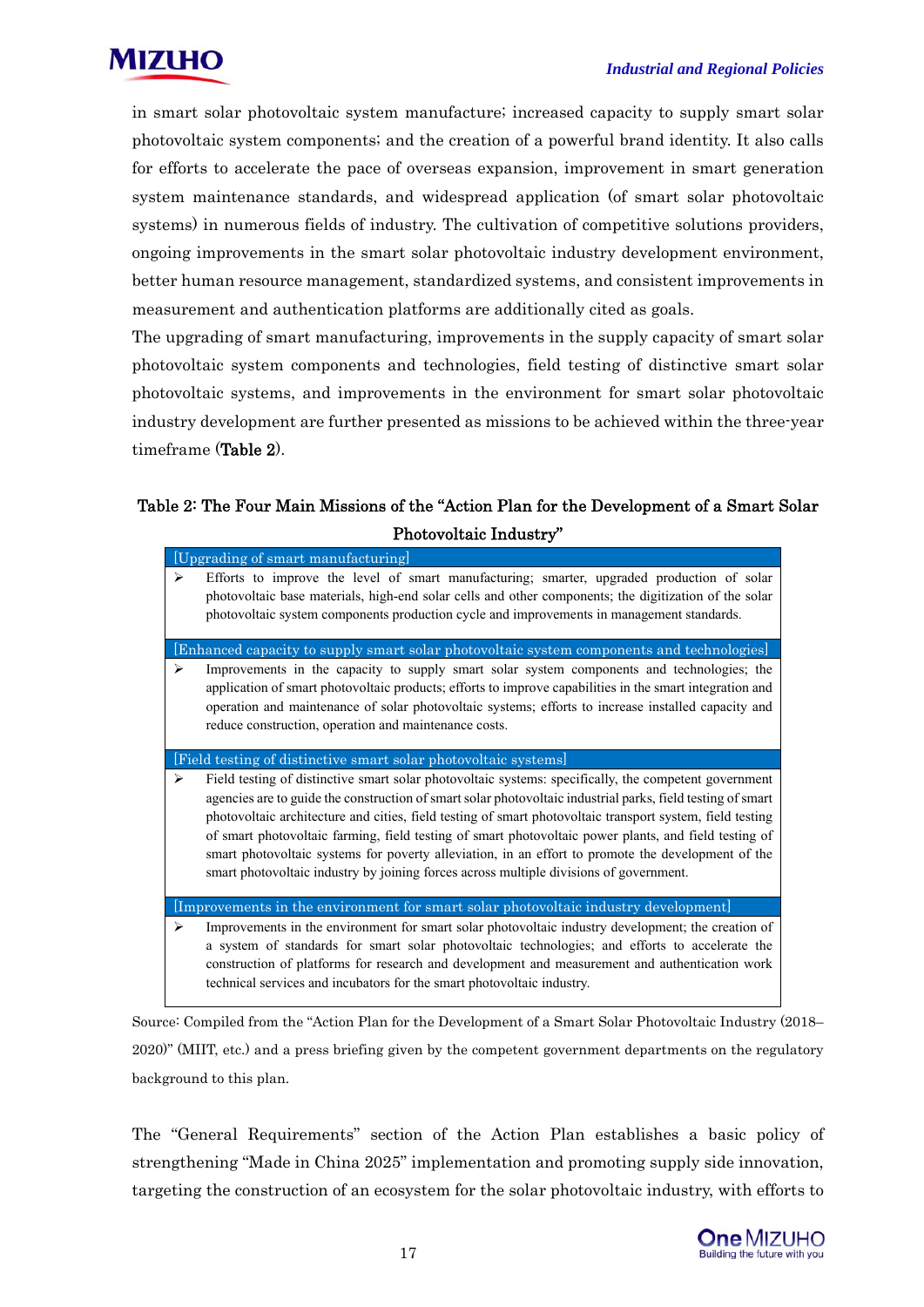

make the solar photovoltaic industry smarter that are market-driven and government-led, drive innovation and serve to integrate production and utilization, efforts to deepen the integration of manufacturing processes with information technologies such as big data, the internet of things and artificial intelligence, support for the application of distinctive smart solar photovoltaic systems, and the raising of China's solar photovoltaic industry to the highend and mid-range sections of the global supply chain. The Action Plan goes on to specify the names of the government agencies that will be responsible for promoting the various projects and has all the characteristics of a genuine plan of action. The plan emphasizes the need for interregional and interdepartmental cooperation and exchange in the development of the six major demonstration projects (i.e. industry parks, architecture and cities, transport systems, agriculture, power plants and poverty alleviation), as well as the leadership effects of top runners, etc., and efforts to ensure that the projects are politically effective. The latter section of the Action Plan proposes the development of an integrated and standardized technology system for solar photovoltaic industry participants, the establishment of a public service platform (for the industry), and diverse funding, including public-private partnerships. These moves coincide with the strategy on the development of an "industrial internet", which was discussed in last month's issue, and is an attempt to capture solar photovoltaic users, and achieve more effective development and use of solar photovoltaic energy. The Action Plan represents an aggressive attempt by China to improve its existing coal-reliant electricity system and achieve decarbonization.

The State Grid Corporation of China's "White Paper on Promoting the Development of New Energy 2018", moreover, contains numerous plans that include construction investment in the power grid and additional investment in smart grid pilot projects with a view to resolving the issue of insufficient solar and wind power usage due to uneven distribution across regions (wind and solar wastage rates remain high at around 10-something percent). Forecasts predict that demand for solar energy (particularly that for off-grid solar photovoltaic systems, an area in which latent demand is particularly large) will continue expanding at an even faster rate heading towards 2020 based on higher standards in the solar photovoltaic industry and efforts to promote its application in the domestic market (the development goals for solar energy use given in the National Energy Administration's 13th Five-Year Plan are also high; see Table 3), which is expected to help promote job creation and economic growth, and to facilitate the formation of a more rational energy mix for China (**Figure 13**).

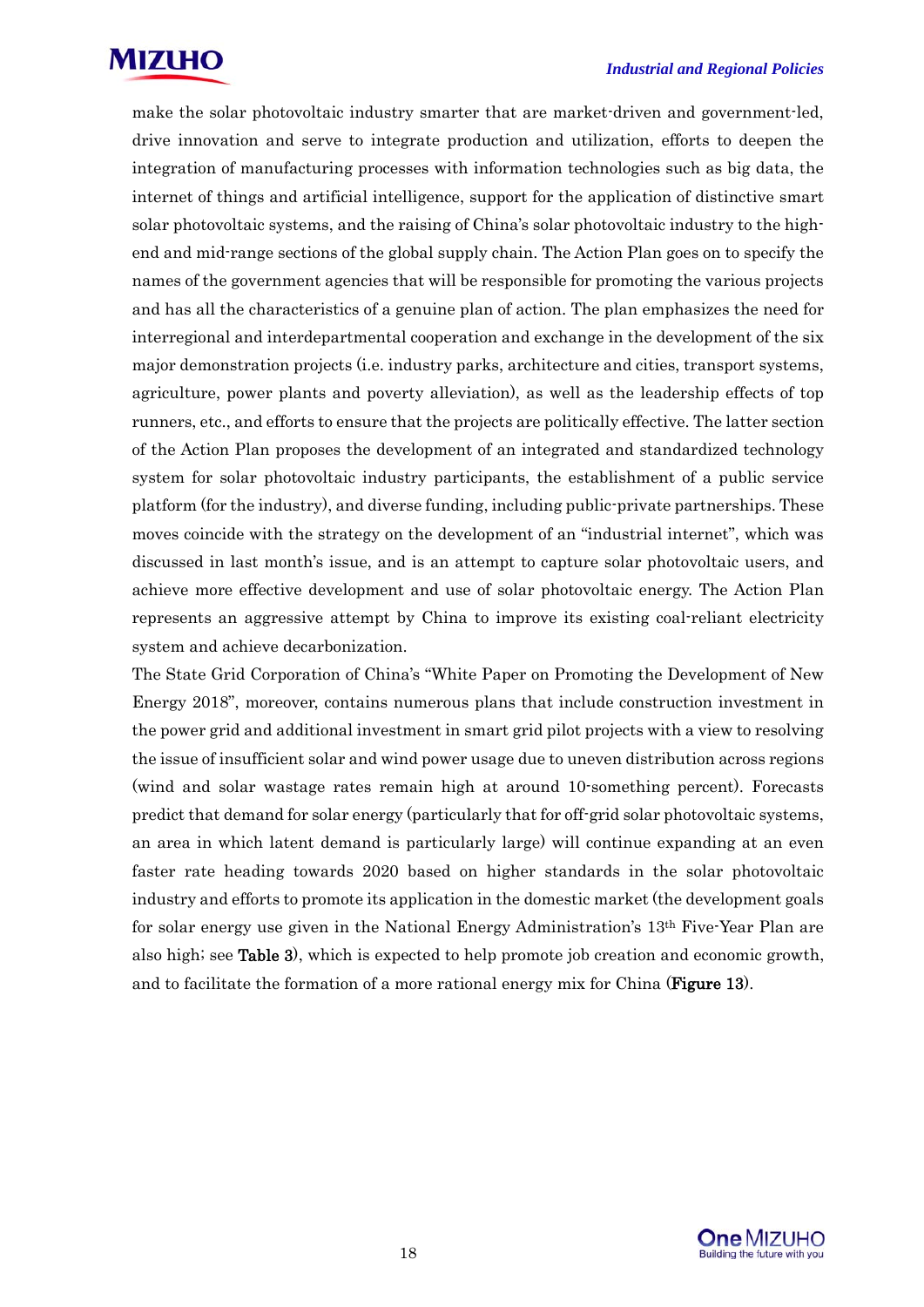

| [I] KPI for Solar Energy Use in the 13th FYP period               |                                  |      |       |  |  |
|-------------------------------------------------------------------|----------------------------------|------|-------|--|--|
| Category                                                          | <b>KPI</b>                       | 2015 | 2020  |  |  |
|                                                                   | Solar<br>photovoltaic<br>energy  | 4318 | 10500 |  |  |
| Installed capacity $(10,000 \text{ kW})$                          | Solar thermal energy             | 1.39 | 500   |  |  |
|                                                                   | Total                            | 4319 | 11000 |  |  |
| Electric power generation (100)<br>million kWh)                   | 396                              | 1500 |       |  |  |
| Solar thermal use $(100 \text{ million m}^2)$                     | 4.42                             | 8    |       |  |  |
| [II] Installed solar photovoltaic capacity in key regions in 2020 |                                  |      |       |  |  |
| Region (province/autonomous area)                                 | Installed capacity (10,000<br>kW |      |       |  |  |
| Hebei Province                                                    | 1200                             |      |       |  |  |
| <b>Shanxi Province</b>                                            | 1200                             |      |       |  |  |
| <b>Inner Mongolia Autonomous Region</b>                           | 1200                             |      |       |  |  |
| Jiangsu Province                                                  | 800                              |      |       |  |  |
| <b>Zhejiang Province</b>                                          | 800                              |      |       |  |  |
| Anhui Province                                                    | 600                              |      |       |  |  |
| <b>Shandong Province</b>                                          | 1000                             |      |       |  |  |
| <b>Guangdong Province</b>                                         | 600                              |      |       |  |  |
| <b>Shaanxi Province</b>                                           | 700                              |      |       |  |  |
| Qinghai Province                                                  | 1000                             |      |       |  |  |
| Ningxia Autonomous Region                                         | 800                              |      |       |  |  |

## Table 3: Development Goals for the Solar Photovoltaic Industry in China's 13<sup>th</sup> Five-Year Plan

Source: "13th Five-Year Development Plan for Solar Energy (2015–2020)", National Energy Administration of China (December 2016)



## Figure 13: China's Energy Mix in 2020 (as given in the 13th Five-Year Development Plan)

Source: "Guiding Opinions on the Implementation of the 13th Five-Year Development Plan for Renewable Energy", National Energy Administration

According to the latest research (Chunxia Li, "Industrial Development in China and its Policy on Innovation", Senshu University Press, February 2018, in Japanese), the growth of China's solar photovoltaic industry can be attributed to five factors: (1) the existence of external demand from Europe; (2) government backing; (3) preferential finance; (4) imports of production equipment; and (5) tax incentives, though factors (2), (3) and (5) can all be ascribed to government policy. In other words, whilst China's solar photovoltaic industry grew rapidly into a leading exporter based on heavy demand from overseas and the importing of production equipment, which facilitated cross-industry participation, China must now concentrate on the domestic market in promoting the installation of new capacity and highly

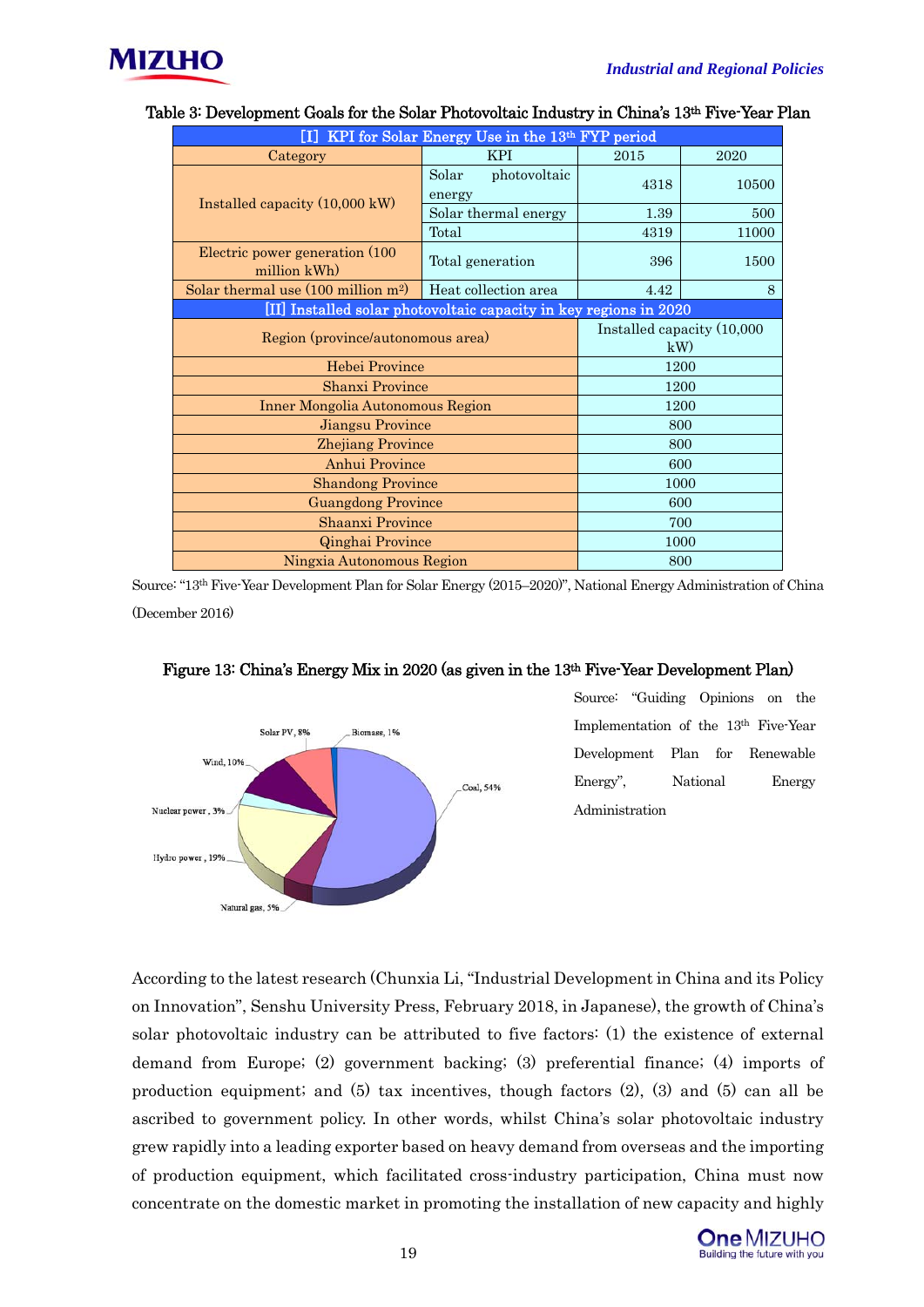

efficient operational management, with the utilization of the internet of things, artificial intelligence and other new technologies that are being produced by the Fourth Industrial Revolution and new innovation being key, and the enactment and implementation of the Action Plan holding major significance.

China's solar photovoltaic industry could well encounter challenges over the coming years as it broadens its horizons ever further (in securing land, for example, or arising from conflicts of interest between the need for growth to be both 'market-driven' and 'government-led', or as the result of new trade friction, etc.), but there can be no doubting that it will ride the tide of the Fourth Industrial Revolution, becoming ever-more advanced through smartification and greater efficiency. This is expected to trigger both business expansion by domestic companies and the development of new business based on joint ventures between Chinese companies and foreign companies (Japanese, European, etc.) with their advanced technologies and experience, with the expansion of solar photovoltaic and other new energy sources into the "One Belt, One Road" region also conceivable, which in turn would facilitate greater international cooperation by Sino-foreign joint ventures in the field of new energy.

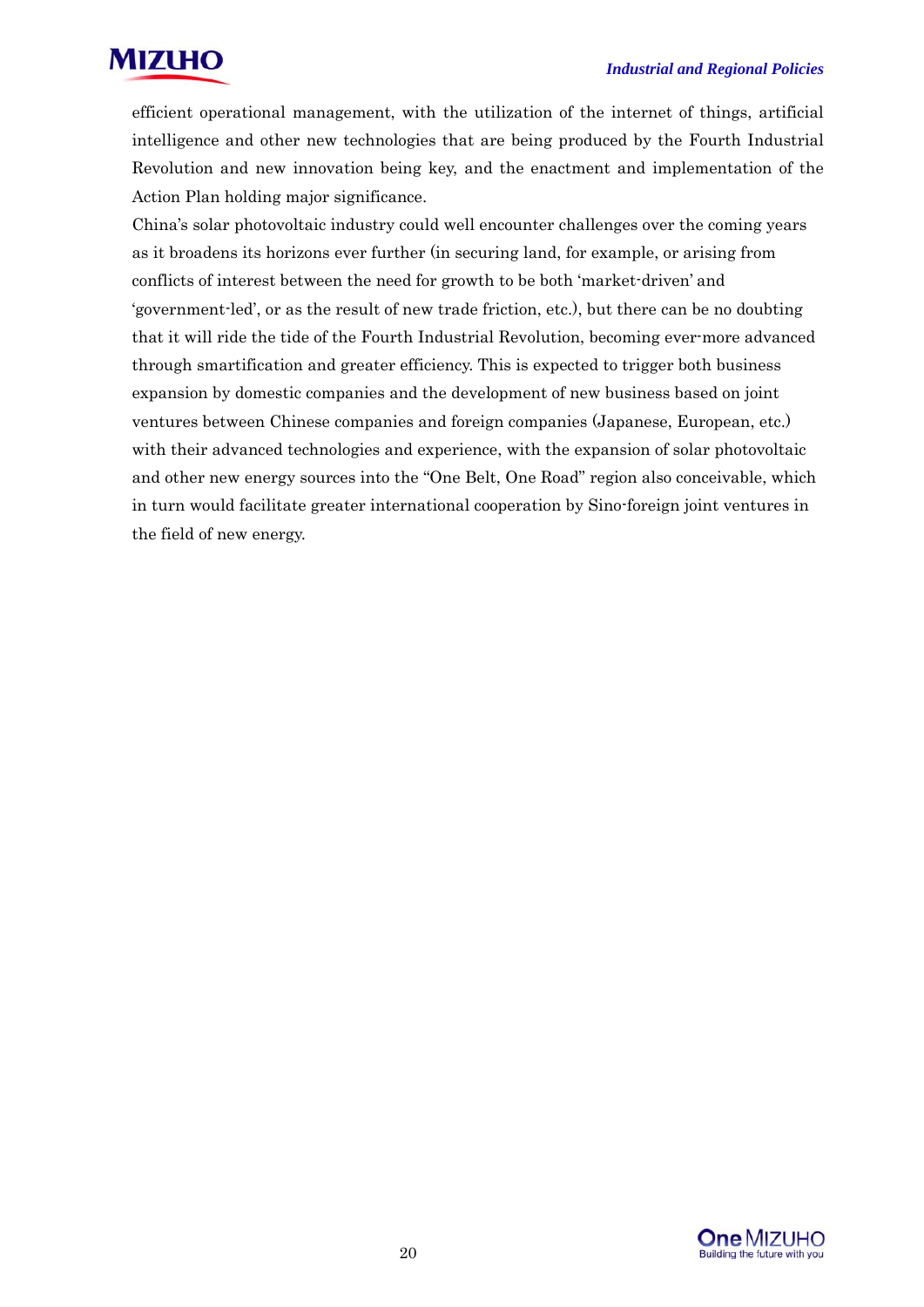**Challenging the "Trilemma" in International Economics: Future Economic Policy Management in China**

**Satoshi Yoshida Treasury Department Mizuho Bank (China) Ltd. satoshi.yoshida@mizuho-cb.com**

## **1. Introduction**

In October 2017, the quinquennial National Congress of the Communist Party of China was held. Then, in March 2018 at the 13th People's Congress of China, China showed its resolve that it would make further efforts to tackle monetary risks by accepting an economic slowdown in order to realize the "high-quality development" declared at the Central Economic Work Conference in 2017. On the other hand, financial and economic measures recently taken include the discontinuation of the foreign currency reserve system, the discontinuation of the use of countercyclical factors in setting the People's Bank of China (PBOC; the central bank of China) central parity rate, and the liberalization of the Chinese monetary market and the reserve requirement ratio cut, which are all related to the liberalization of the market and the reform of the liquidity structure. Even though it seems that the general direction of leverage ratio compression remains unchanged, it is possible that the Chinese monetary authorities are adjusting their policies in order to carry out the internationalization of the Chinese yuan by controlling downward risks on the economy that have resulted from excessive leverage ratio compression and growing trade friction, as the Chinese yuan has been relatively stable.

Such measures can be evaluated positively as a step toward liberalizing the potential of China for high-quality growth. However, at the same time, the author associates the repetition of the tightening of regulations and deregulation with the actions taken by the Chinese monetary authorities at the time of the devaluation of the Chinese yuan in 2015, also known as the "China Shock," which is one of the major events related to China that affected the world monetary market. This article will look back at the situation at the time, in order to examine the important points in forecasting trends in the future Chinese yuan market.

## **2. Devaluation of the Chinese yuan in 2015**

On August 11, 2015, the PBOC set the Chinese yuan's central parity rate against the U.S. dollar (a rate set every business day) at a level almost 2% lower than the previous day's rate. The PBOC explained that this decision was taken in order to reflect the actual market trends in the exchange rate in a more-appropriate manner. However, market participants saw this as a measure to recover the export competitiveness of China, which had been low at that time. As a result, concerns grew over the possibility for China to take an overt strategy to keep its currency weak, leading the Chinese yuan, which had remained flat so far, to start sharply depreciate (Figure 1). This is the general movement in the exchange market, and the conditions before and after this movement are as follows.

At that time, the U.S. was taking measures to normalize its monetary policy, as the economic outlook started to look more optimistic. Thus, while other major developed countries were taking measures of monetary easing, global funds were flowing into the U.S. dollar market. Indeed, in terms of the percentage change against the U.S. dollar from 2014 to 2015, it is clear that all the major currencies depreciated against the U.S. dollar (Figure 2).

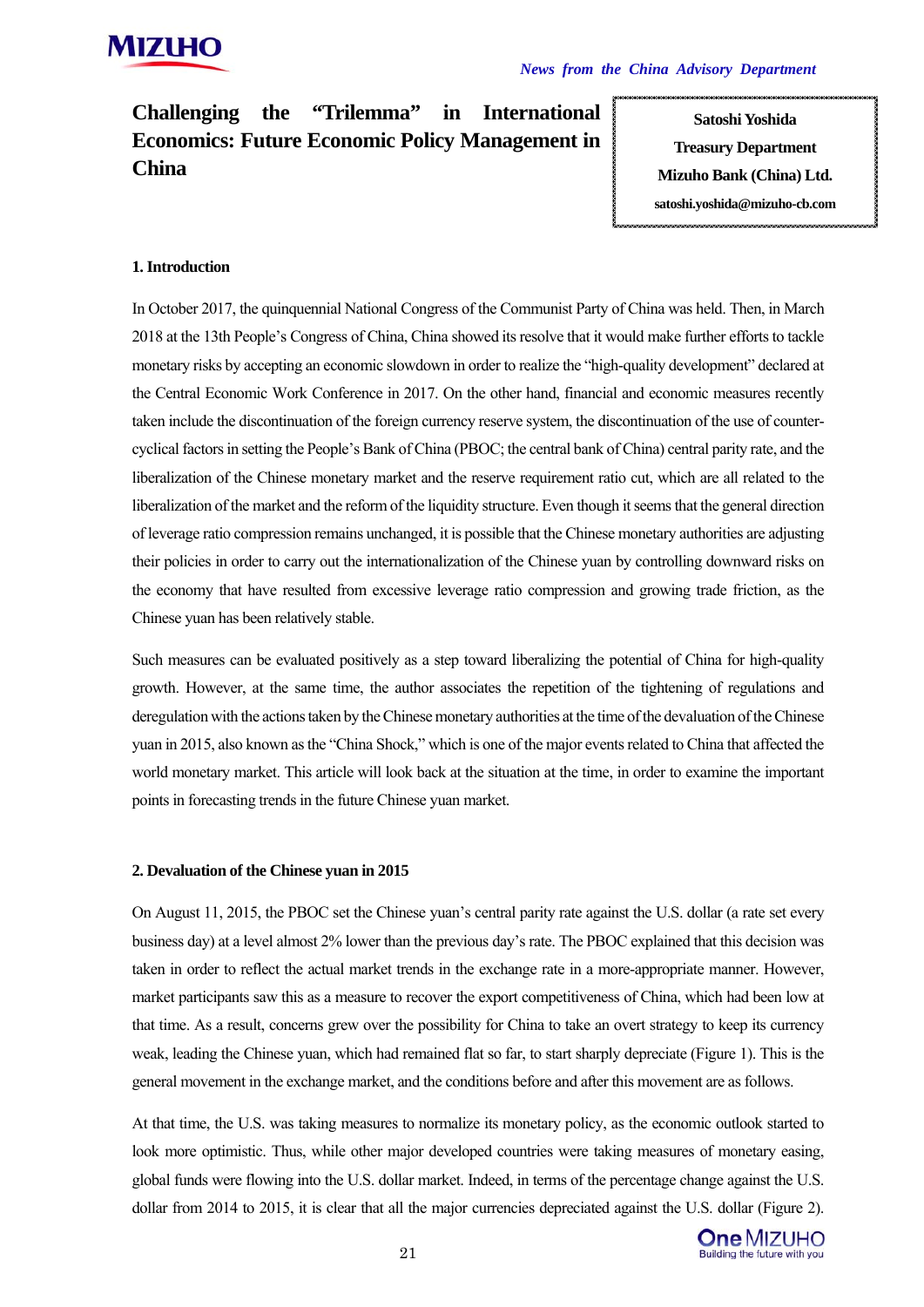

#### *News from the China Advisory Department*

Under such circumstances, the Chinese government continued its gradual measures to expand the fluctuation band of the Chinese yuan exchange rate, along with promoting delegation in capital transactions. In doing so, China saw the excessive depreciation of the Chinese yuan against the appreciating U.S. dollar as a negative factor and intermittently continued market interventions in order to slow down the depreciation of the Chinese yuan. As a result of this action, the Chinese yuan had the lowest depreciation ratio against the U.S. dollar among the major currencies, apart from the Hong Kong dollar, which is pegged to the U.S. dollar. Thus, the Chinese yuan nominal effective exchange rate became significantly higher.



## dollar from 2014 to 2015



Source: Bloomberg Source: Bloomberg Source: Bloomberg Source: Bloomberg

Needless to say, this appreciation of the effective exchange rate strengthened downward pressure on the export competitiveness of China while also leading to a decline in foreign currency reserves (Figure 3). As a result, the Chinese monetary authorities had to devaluate the Chinese yuan thereafter. At the same time, the Chinese monetary authorities liberalized the foreign exchange market in order to emphasize the liberalization of the Chinese yuan, aiming to introduce the yuan into the Special Drawing Rights (SDR) basket maintained by the International Monetary Fund (IMF). However, capital outflow as a result of an economic slowdown in China accelerated, in the end (Figure 4). Thereafter, downward pressure on the Chinese yuan persisted until the beginning of 2017. The depreciation of the Chinese yuan slowed down in 2017, mainly thanks to the fact that market participants were globally selling the U.S. dollar in order to adjust their positions after a long period of U.S. dollar-buying, along with the fact that the Chinese monetary authorities intermittently strengthened their regulations related to capital outflow, making it obligatory to report transactions in Chinese yuan in advance while stipulating an upper limit for transaction volume.

Thus, the Chinese monetary authorities felt that they had to take measures to protect the yuan after taking a measure of monetary easing in the form of the devaluation of the Chinese yuan. It is somewhat difficult to see the true problem in this event only with superficial facts. Thus, the following section will summarize the key points once

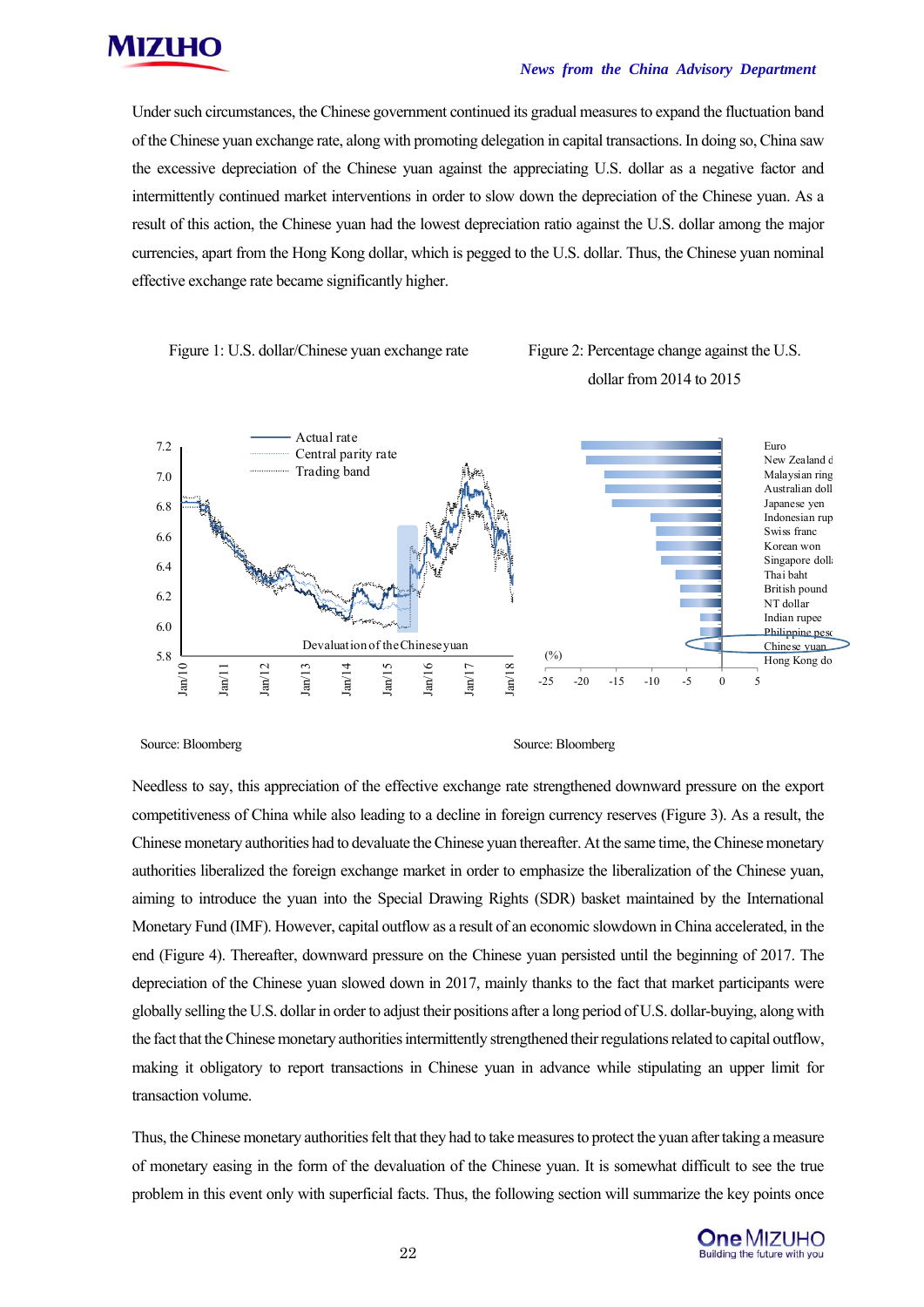

#### *News from the China Advisory Department*

again based on a basic concept involving international economics—the "trilemma" (also known as the "impossible trinity")—in order to understand the relationship between the Chinese yuan exchange market and the monetary and economic policy management of the PBOC.



Figure 3: Foreign currency reserves in China Figure 4: Estimated amount of capital outflow Trade balance – Foreign currency transactions by the People's Bank of China (Net) – Change in the amount of foreign currency deposits



Source: Bloomberg Source: National Bureau of Statistics of China, General Administration of Customs of China, and Bloomberg



#### **3. "Trilemma" in international economics**

The "trilemma" is a concept in international economics that states that it is impossible to have all three of the following at the same time: (1) an independent monetary policy, (2) free capital movement, and (3) a stable foreign exchange market. Whether or not this is true, the U.S. and Japan have given up on trying to achieve (3), while various countries in Europe, which is home to a unified currency, the euro, have given up on (1). China has set (2) aside while securing (1) and (3). Since the shift to the managed floating exchange rate system in 2005, China was

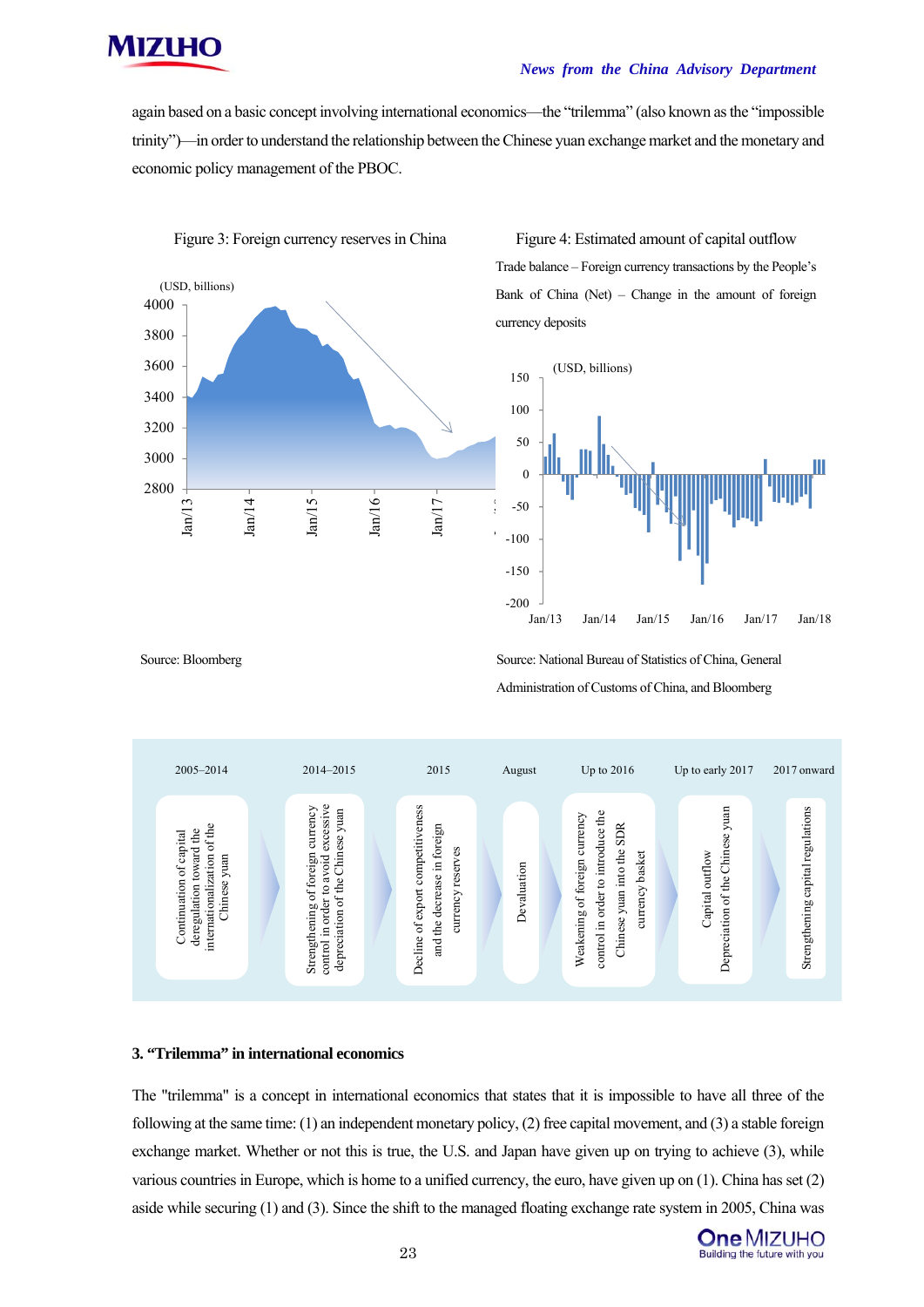

trying to achieve an exception to this "trilemma" by increasing (2) as much as possible. However, in 2015, this challenge to achieve all three elements ended in failure through the devaluation of the Chinese yuan followed by capital outflow and then the sharp depreciation of the Chinese yuan. Summarizing what happened with this challenge from the point of view of international economics, the PBOC carried out measures of monetary easing (interest rate cuts, supply of liquidity, and deposit requirement ratio cuts) as an "independent monetary policy" when facing a domestic economic slowdown. At the same time, such measures of monetary easing tended to lead to capital outflow and the depreciation of the Chinese yuan under a "free capital movement" system. Thus, the PBOC also carried out market intervention by buying the Chinese yuan and selling the U.S. dollar in order to secure a "stable foreign exchange market." Nonetheless, no matter how high the amount of foreign currency reserves goes, there is always a limit. Therefore, in the end, the monetary authorities of China had to devaluate the Chinese yuan, and this led to the outcome mentioned above.





Thereafter, the Chinese monetary authorities intermittently strengthened regulations through the PBOC. For example, they asked companies to submit foreign currency purchase plans, made it obligatory to carry out advance inspection for large-scale overseas M&A cases, and introduced the "counter-cyclical factors" in the calculation method for the base rate for the U.S. dollar/Chinese yuan exchange market. In other words, from the point of view of the "trilemma" in international economics, (2) was put aside again in order to secure (1) and (3). As a consequence, as Figure 6 shows, direct investment (net) moved to capital inflow, stabilizing the Chinese yuan exchange market from the second half of 2016.



Source: Compiled by the author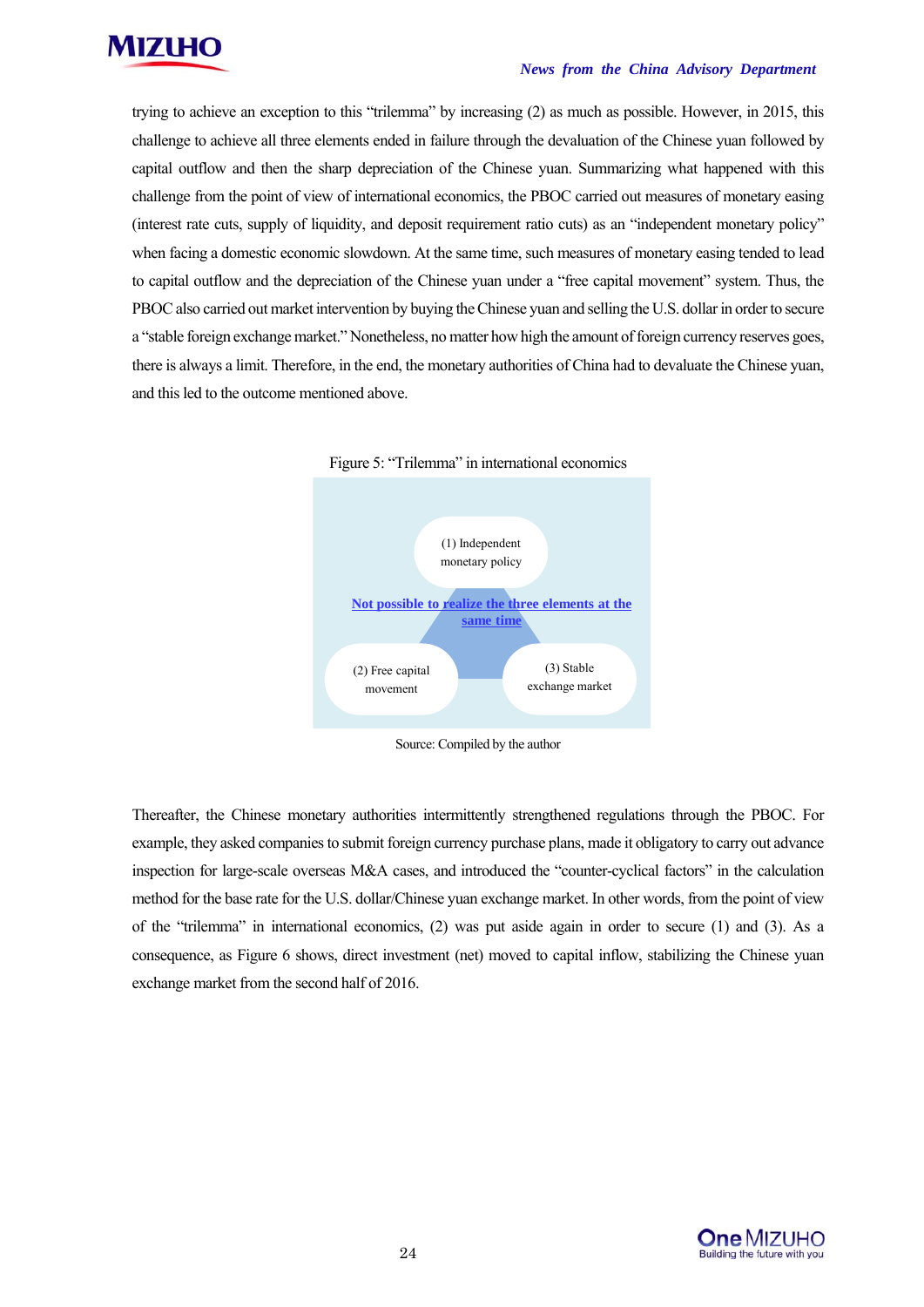



#### Figure 6: Direct investment (net)





#### **4. Internationalization of the Chinese yuan since 2017**

Under such conditions in the market, the Chinese monetary authorities announced their decisions to discontinue the foreign currency risk reserve system and the use of counter-cyclical factors from the second half of 2017, as was discussed at the beginning of this article. Furthermore, the Chinese monetary authorities have started easing foreign exchange controls and capital regulations, as was seen before the "China Shock," easing window guidance for banks for the purpose of limiting overseas remittances of Chinese yuan (Figure 7). In addition, since 2018, China has been announcing more measures of economic liberalization while taking measures of monetary easing through the reserve requirement ratio cut, in order to pre-emptively avert downward risks on the economy, facing the difficult trade policy of the U.S. toward China. The situation in China is therefore similar to that before the "China Shock" discussed above, as China is trying to realize free capital movement in a moderate manner while taking an independent monetary policy stance. The difference between this time and the previous time is that it is

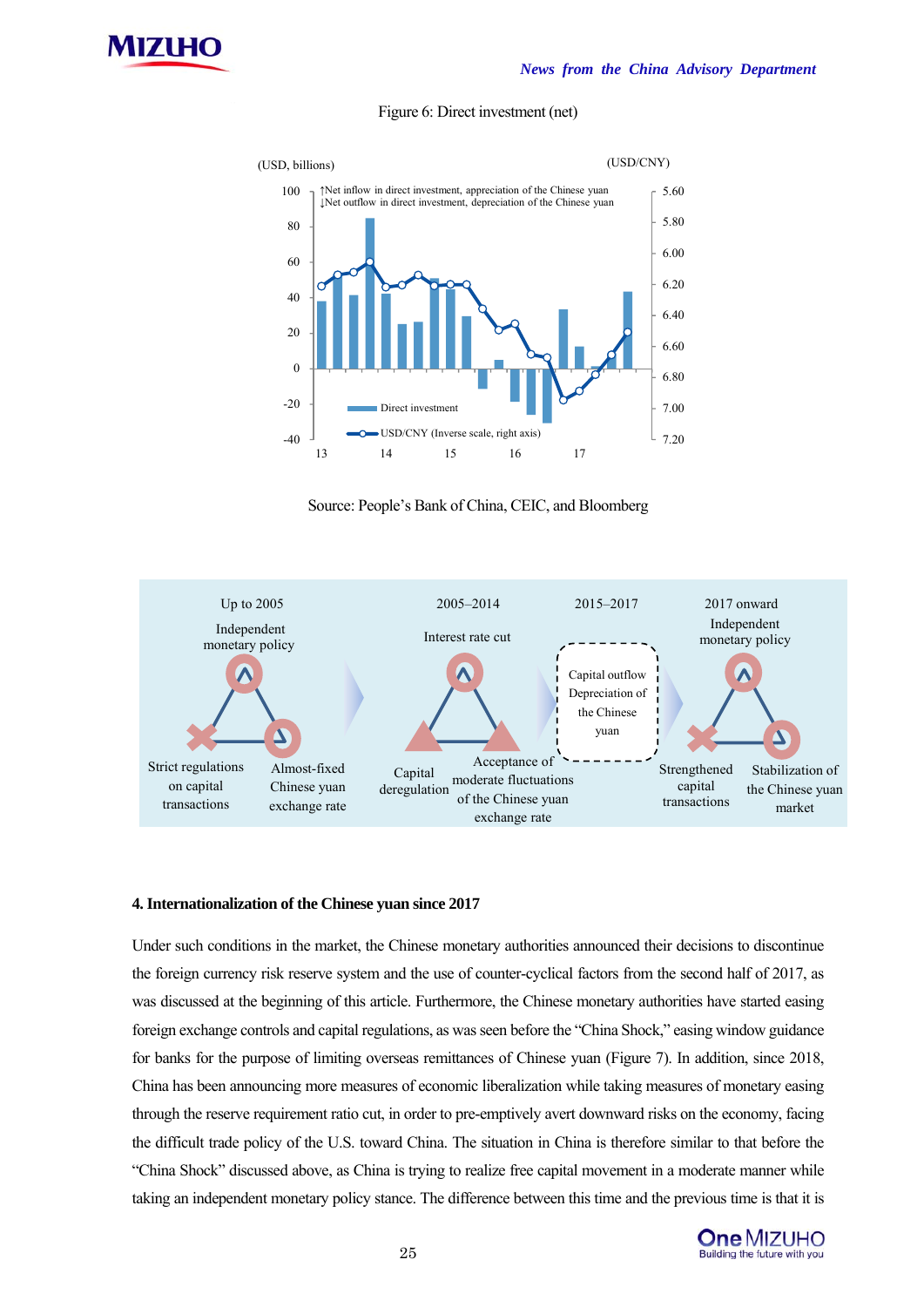

#### *News from the China Advisory Department*

now not necessary to intervene in the market, thanks to the strength of the Chinese yuan. However, this is only because of the fact that market participants are globally buying currencies other than the U.S. dollar, along with the process of the worldwide normalization of the monetary policy in order to adjust the appreciation of the U.S. dollar, which continued for a while. Therefore, in reality, if market participants start buying the U.S. dollar again, for example, as a result of the appreciation of the U.S. interest rates, we should remain attentive to see what actions will be taken by the Chinese monetary authorities. When we only pay attention to the factual outcome of the easing of the foreign exchange control, as can be seen in Figure 8, Chinese companies have been selling the Chinese yuan more than buying, in forward transactions, since the discontinuation of the foreign currency risk reserve system. It thus seems that there is still a general trend in which deregulation will lead to the depreciation of the Chinese yuan. Furthermore, as can be seen in Figure 9, the Chinese yuan effective exchange rate has been strengthening since the second half of 2017, as there were moments in which market participants bought the Chinese yuan as a result of U.S. dollar-selling, thanks to domestic political stability in China. It can be said that such a situation is also similar to that before the "China Shock." Therefore, in the times ahead, one may expect the Chinese monetary authorities to either take actions to realize all three elements in the "trilemma" in international economics again or to start seriously considering measures to lead the Chinese yuan to depreciate, in order to recover the export competitiveness of China while controlling the trade friction toward the U.S. The decision is to be taken by the Chinese monetary authorities.





Source: Bloomberg

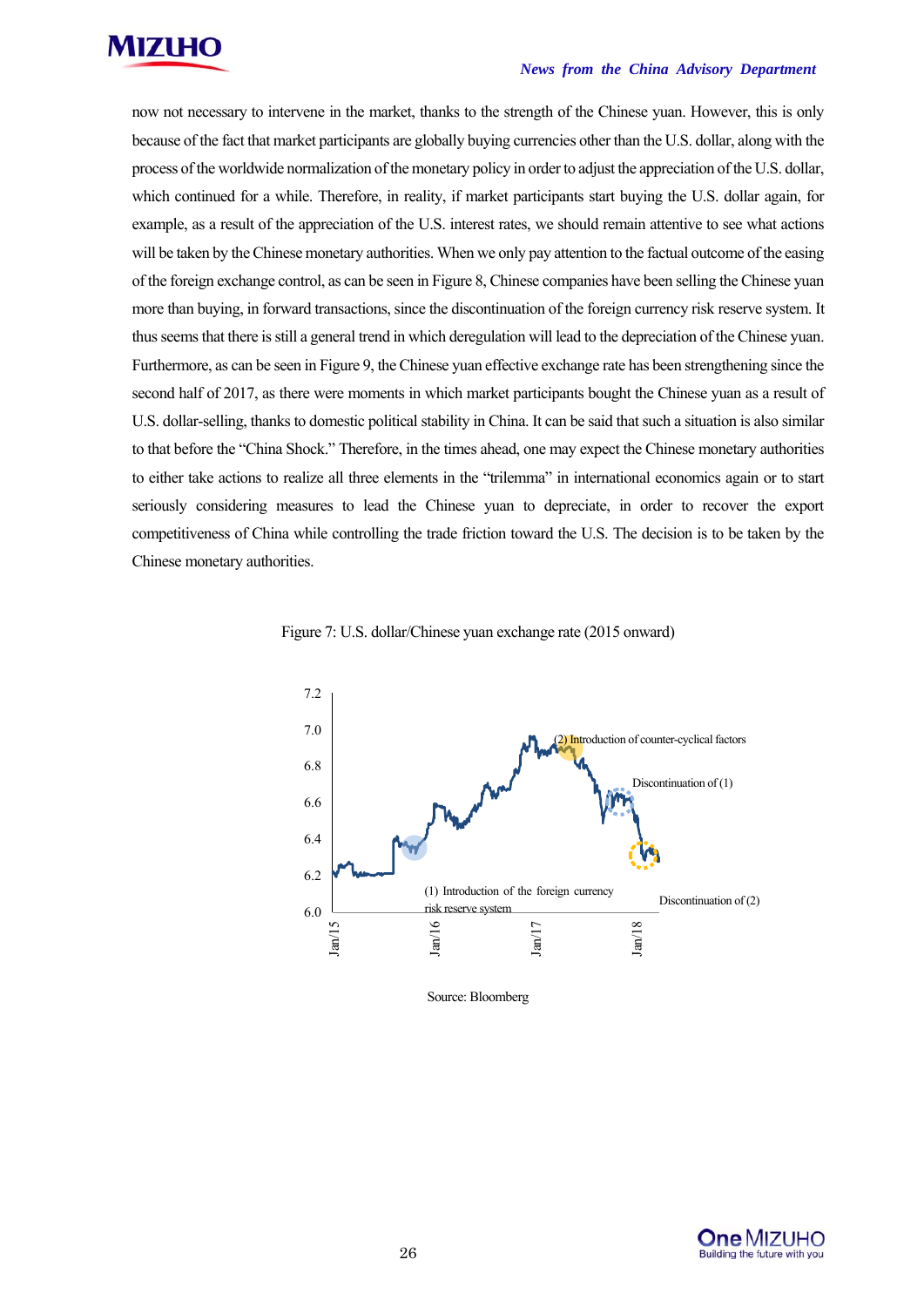

Figure 8: Chinese yuan transactions by Chinese

Figure 9: Chinese yuan nominal effective exchange rate



**5. Conclusion** 

Foreign Exchange of China

p

This article has reviewed key points in examining the measures to be taken by the Chinese monetary authorities in the times ahead by investigating similarities between the current conditions and those at the time of the "China Shock" in 2015. As history shows, it is not realistic to seek all three elements in the "trilemma" in international economics. Under such a condition, what measures will China take as the world's second-largest economy? It is also evident from history that free capital movement is essential in developing a national economy. China would also have to seek to improve domestic monetary policy while enhancing the level of flexibility in capital movement. The Chinese monetary authorities are certain to face difficulty, with the internationalization of the Chinese yuan, trade frictions with the U.S., and downward risks on the domestic economy, resulting from monetary leverage compression. We should therefore remain attentive regarding what actions will be taken in the times ahead.